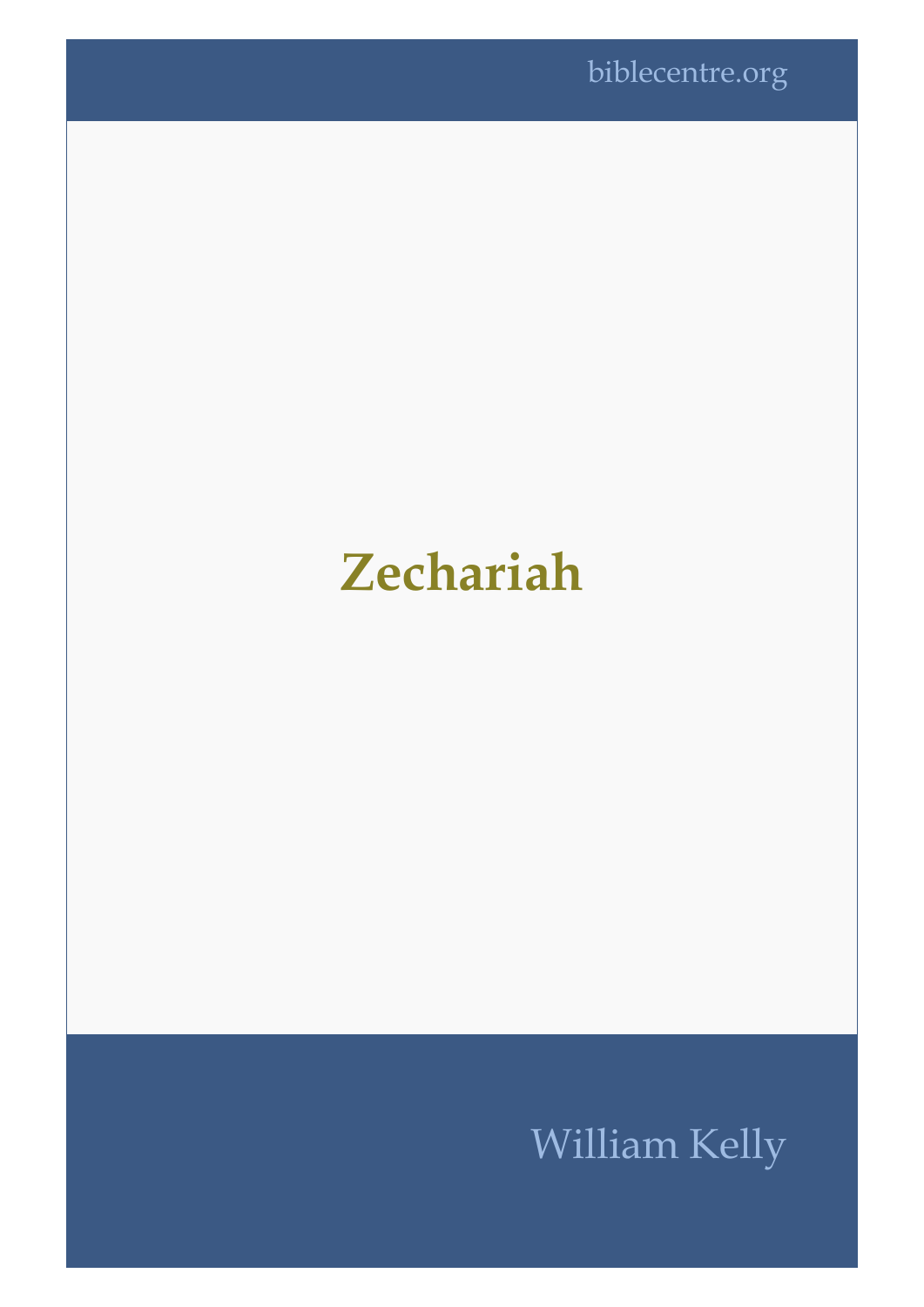## **Zechariah**

Zechariah was plainly a contemporary of [Haggai.](http://biblecentre.org/index_ot.htm#haggai) Like him he dates his prophecies from the second imperial power of the Gentiles; but he goes a great deal farther than [Haggai](http://biblecentre.org/index_ot.htm#haggai) in giving God's testimony about these powers. In the former prophet there was no doubt a divine intention in the allusion to the era measured by Darius's reign: not only is this kept up in Zechariah, but we have the general relation of the powers in a measure analogous to **[Daniel](http://biblecentre.org/index_ot.htm#daniel)**, but having its own special character and design as with all scripture. Hence it is not merely the sign of subjection in the government of God; but further we have the due relationship for the present, what was to be expected in the future, and then the final overthrow of all those powers which had come in intermediately, not only on Judah's judgment, but still more widely during the time of Israel's unfaithfulness. [Malachi](http://biblecentre.org/index_ot.htm#malachi) differs from them in being exclusively occupied with the moral condition of the Jews; hence he takes no notice whatever of the Gentile powers. Thus the prophets of the restoration, Haggai, Zechariah, and Malachi have each sufficiently distinctive traits.

Zechariah then brings first before us Jehovah's sore displeasure with the fathers of the Jews. They had slighted the former testimony. When it had been commanded them in the name of Jehovah of hosts to turn unto Him who would turn unto them, they had not done so; and now the children are exhorted not to be as their fathers to whom the former prophets had cried in vain. They did not hear, nor hearken unto me, saith Jehovah. Your fathers, where are they? $\Box$  The present desolation therefore, and the weakness of the things because of which the children were groaning, ought to be a serious and standing lesson to their souls.  $\Box$  Your fathers, where are they? and the prophets, do they live for ever? But my words and my statutes, which I commanded my servants the prophets, did they not take hold of your fathers? and they returned and said, Like as Jehovah of hosts thought to do unto us, according to our ways, and according to our doings, so hath he dealt with us. I The word of Jehovah therefore had received its full sanction, and, instead of being disheartened by the circumstances which proved its truth, their place was to profit by the further communications which applied to their state. Every accomplishment of His chastening on Israel ought to be a call to their souls to heed the word of Jehovah now. This however was but prefatory, though of moral importance The call to them to think of their fathers and their own sins and danger is the clearing of the ground for what should follow. Prophecy supposes sin and the necessary judgment of God; but then, thanks be to God, it also holds out before us a great deal more. It shows how impossible it is that God should be overcome of evil, and that the abuse of a good thing when judged He replaces by a better in His mercy. Certainly if He has called us as Christians to overcome evil with good, He acts upon it Himself: whether in government or in grace, God is supremely above evil; and this is the one resource and unfailing comfort of faith.

The vision first introduced to us the prophet has by night: indeed the same thing applies to the first six chapters where we have a series of visions which the prophet beheld in a single night, and which traverse in that kind of outline the course of God's ways from their setting aside for the time as His people till their restoration to the land with their city and temple under Messiah.  $\Box$ I saw by night, and behold a man riding upon a red horse, and he stood among the myrtle trees that were in the bottom; and behind him were there red horses, speckled, and white. Then said I, O my lord, what are these? And the angel that talked with me said unto me, I will show thee what these be. $\square$ 

Again we find a considerable resemblance to the manner in which some of the visions of the Apocalypse were given. There is the presence of an angelic communicator and interpreter. One sees therefore how the links of divine truth are found throughout scripture and always, it may be added, with due account taken of the subject, so as to preserve moral suitability. The position of Zechariah in relation to the Jew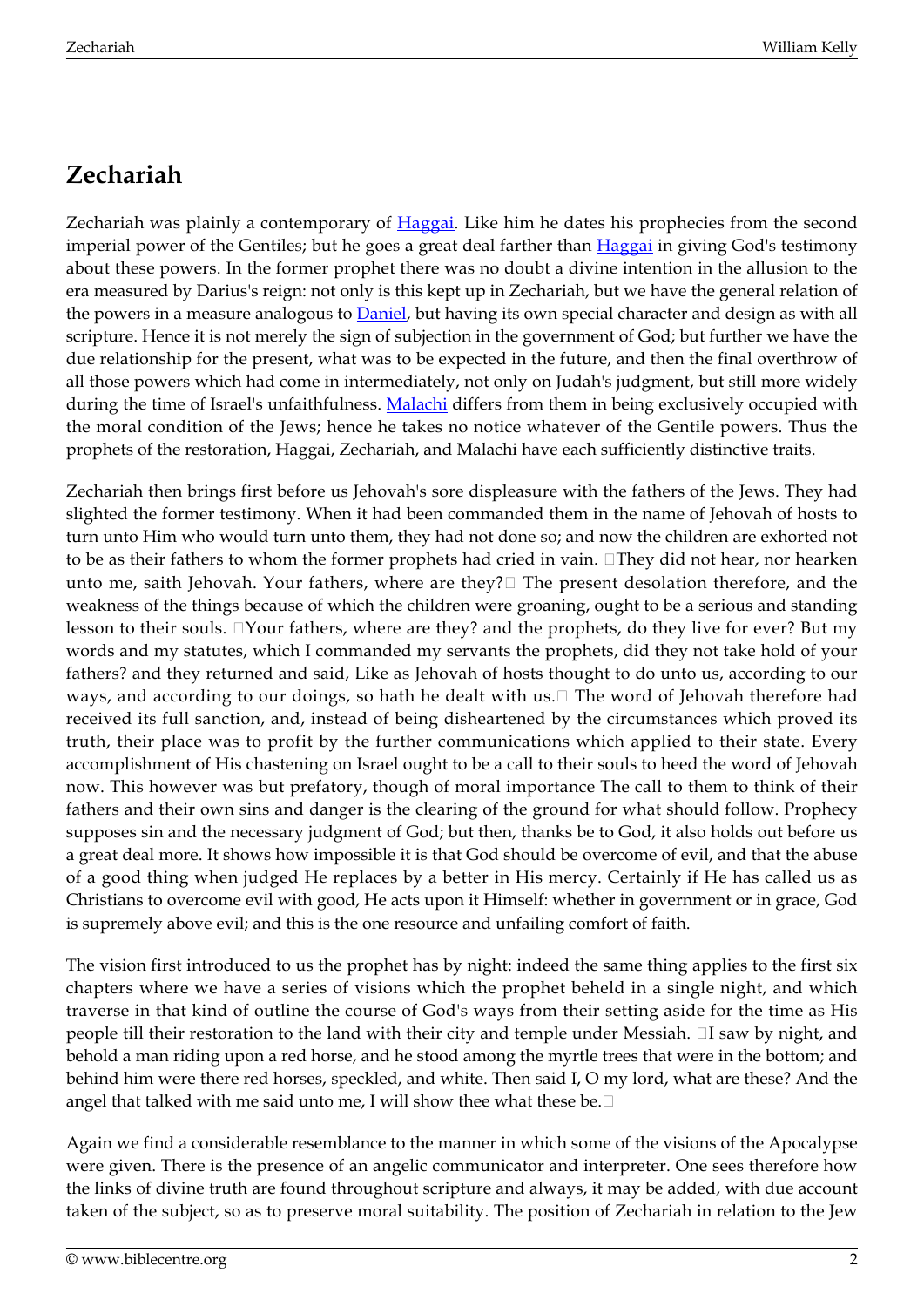had many points in common with that of St. John towards the failing Christian body, which was already morally judged and was about to be spued out, as he said of Laodicea to them all in the Lord's name. We can understand therefore that the introduction of an angel who speaks, instead of Jehovah in more direct style of address, was by no means without its significance. There was reserve and distance implied, and this it was right to notice, for God meant it to be felt. This does not in the least degree hinder communications rich in compassion and divine goodness, not without present blessing, and pregnant in the glorious prospect for the future. In fact, though we may notice profitably this retreating of God and the intervention of angels, there is no prophet of the Old Testament who opens out a finer vista of blessedness on earth than Zechariah.

So we know that the Apocalypse of John is the main prophetic unfolding in the New Testament. Indeed its method is deeper and more complete, while at the same time it is more precise and orderly than any other in the whole Bible. Is it not then a matter of real thankfulness to God that we are not thrown on a mere inferential course of application in having to do with the ruin of Christendom just as Zechariah had with the ruin of the Jews? For a generous mind and a humble one would surely shrink from pronouncing on others unless divine authority interposed and made it simply a duty. The more one desired the glory of the Lord and loved the church, the slower one would be to form a strong judgment on the state of that which bears the name of the Lord. Now God has met this unwillingness which one might otherwise have excused as having really good and becoming elements in it. But there are other considerations of more importance than the feeling of Christians about their brethren in Christendom: we must not overlook but first of all weigh all in the light of the glory of God, and of what is due to Christ. Hence therefore God, who always cares for the name of His Son, and hence watches with tender interest those who have been given Him,  $\Box$  God has met this reluctance by pronouncing on it with clearness and solemnity, and distinct evidence that what gave Him ground for so strong and decided a judgment was then before His eyes, though of course about to be still more developed. Evil certainly does not grow less but more in course of time, with the continual influences which go to augment its volume and to darken its character. So we know in Christendom the declension then before the eye of the Spirit of God has gone on always increasing; but the apostles were not taken away before God pronounced on its existence, its extent, and its irreparableness, only to be set aside by divine vengeance at the end of this age.

I make these remarks of a general kind to show the value of these later prophets as furnishing the final sentence of God on the state of Israel, even of those comparatively true-hearted Jews who had come back instead of going on content to be with their Gentile captors. There was no excuse therefore for their being deceived; there is less now for us, as, God has shown His mind with all fulness about the present state of Christendom and the consequent duty of saints, not a little manifest before the apostle John became the medium for the Lord Jesus to address the Asiatic churches in Rev. 2, 3. Amply sufficient is the record to give us clear grounds for a moral judgment. No man can slight this without positive loss. We are called to take heed. Let him that has an ear hear what the Spirit says to the churches.

Just as the Apocalyptic epistles differ manifestly from the general testimony of apostolic letters, so does Zechariah even from preceding prophets, save in a measure Ezekiel and Daniel, still more from the rest of the Old Testament. The occasion was peculiar. The Persian empire considerably favoured the Jews. Consequently there were two things necessary to communicate: one was the Lord owning what was of Himself providentially for the help of His people, and at the same time bringing in the whole course of these powers. These two things are done separately in this chapter.

First of all we are told of the man riding upon a red horse who stood among the myrtle trees; and then further of red horses, speckled,. and white, which are explained afterwards.  $\Box$ These are they whom Jehovah hath sent to walk to and fro through the earth. And they answered the angel of Jehovah that stood among the myrtle trees, and said, We have walked to and fro through the earth, and, behold, all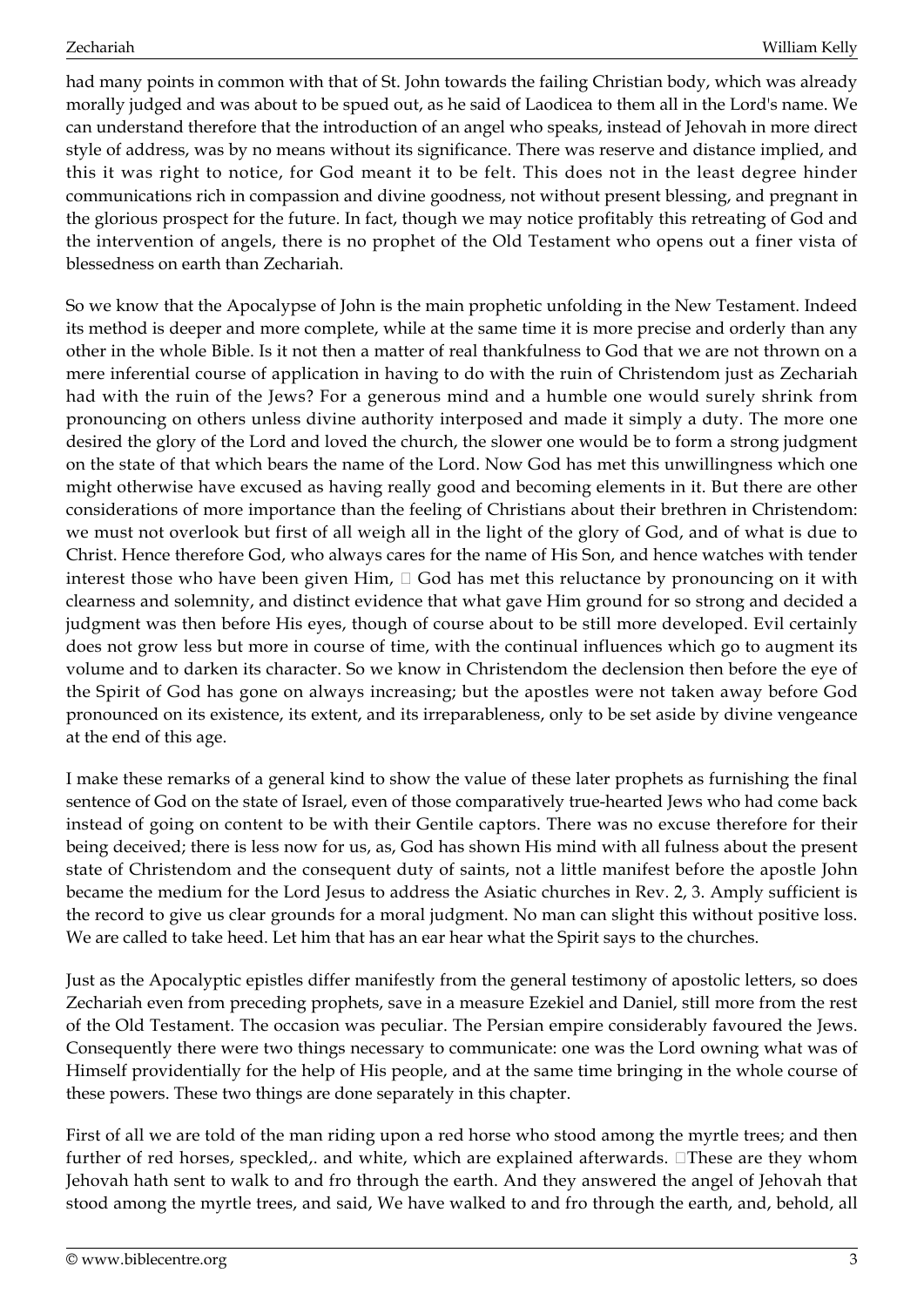the earth sitteth still, and is at rest.  $\Box$  I think that  $\Box$ red $\Box$  is used symbolically as a sign of devotedness to God, whether in judgment, or in grace as in the rams' skins dyed red of the tabernacle, but even these founded on judgment. He who was on the red horse had been on the Lord's behalf the executor of His judgment, and was now using Persia as His instrument for so dealing and thus favouring the Jews. This was the second of the world powers, and two more were to follow as we see here. It would seem that the symbols here are rather of the angels whom Jehovah employs to overrule than of the kingdoms themselves which follow separately; and it is clear moreover that we have the connection of these powers with the history of the ancient people, but that people now in a strikingly abnormal state. We must remember that all through the last three prophets they are never owned as the people of God. This is of much importance. They are destined to be blessed and exalted more than ever as the people of God, but meanwhile they are seen out of national relationship with God.  $\Box$ They *shall be* my people,  $\Box$  but they are not. Such was and is then their state. Not that God ceased to care for them: the raising up of these post-captivity prophets, and above all the mission of the Messiah, prove the contrary.

But remember that vague ideas prevail as to what is meant by  $\Box$  the people of God.  $\Box$  The proper force of that expression in the Old Testament is seen in the public relationships God had with them when He identified His name with them as His nation chosen out from all others. This tie was broken at the time of the Babylonish captivity. The Jews then ceased to be openly and formally the people of God. This in no way whatever interferes with His having persons in the midst who had living faith There were such who by grace looked for the woman's Seed before the call of the people of God or their first father Abraham. In fact we have all been deeply injured by the current phrases of modern religious language, and indeed of ancient theology. Thus when people speak of the people of God, they almost always understand the line of believers. Now this is not the meaning of the people of God in the Bible, manifestly not in the Old Testament. Abraham, Isaac, Jacob, and the saints before them, as Noah, Enoch, Abel, are never called the people of God. It was a new fact that began with the call of Israel, who were put in a national relationship with God, with the law subsequently to regulate their walk, and a sanctuary, ritual, and priesthood. Then a king was demanded on their part, and given in God's anger (for it was to reject Him); and when they began to fail under the new regime, and when prophets were raised up more and more on the total ruin of the house of David, and the final acceptance of idolatry by that house and the most faithful part of the people that had been raised up as a witness against it, then they lost their title. They were thenceforward to be Lo-ammi (Not-my-people). But this does not at all imply that no more believers were among them. As believers had been before  $\Box$  the people of God,  $\Box$  so there were afterwards. In short to have believers in the midst is a wholly different thing from being the people of God: else all nations would be so. Whereas at most it can only apply to Christians now while Israel is disowned; and strictly speaking seems only applied in scripture to that portion of the Jews who believe while the rest refuse the Messiah. Compare Romans 9 and 1 Peter 2; though of course the principle applies to all baptized in His name.

In these three prophets then we find contemplated this state of things most serious for a Jew when they were no longer the people of God, and there might have risen for those who misunderstood it the danger of fearing that God no longer cared for them, because He took away their honourable title and no longer dwelt in their midst as He had once done. This would have been a fatal error. Hence therefore we find, particularly in Zechariah, the two facts clearly shown  $\Box$  how far God used or recognised the external powers of the world, and what was the relationship of His people during a time that He could not publicly own them as His. The prophet shows us that everything is caused to work for the good of those that love Him  $\Box$  a principle just as true in the Old Testament as in the New, but one which requires much delicacy in order to apply it aright, particularly in examining the ancient oracles of God, seeing that there is in this case a relationship different from our own.

But on the face of it we have One who proves Himself especially interested in the returned remnant It is evident that the light of His word was afresh vouchsafed in the new circumstances when this might have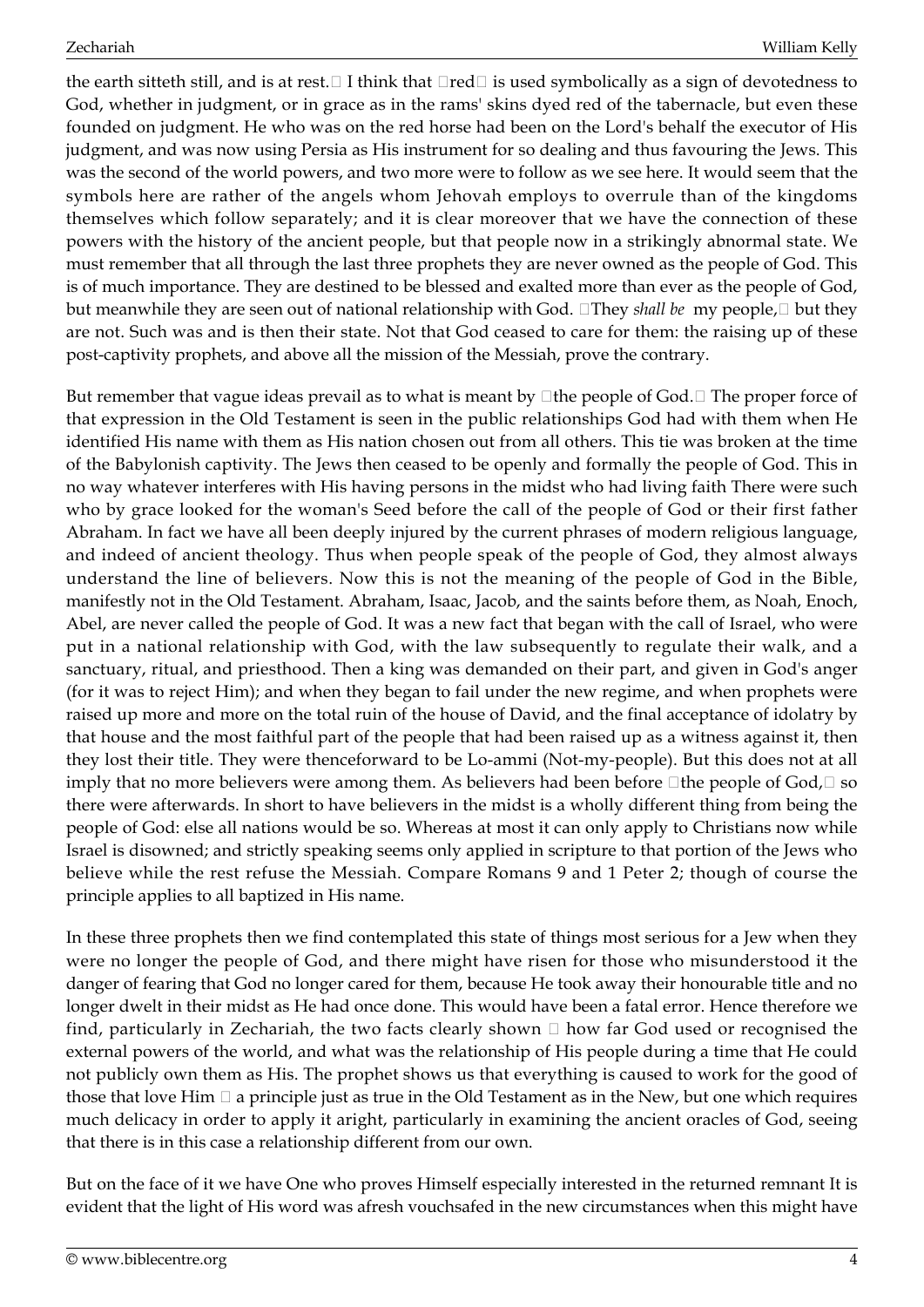been judged impossible. We hear it from Haggai; we have fresh proofs in the visions of Zechariah. God would regulate everything with a view to this very people after they had been utterly faithless. And these different spirits go forth and do the bidding of God, not in public but in a providential way, which He makes known to the Jew as a sign of His real care for them. He would have them confide in Him. They could no longer be called His people in the formal sense now, but those who had lost the title of it were nevertheless maintained in His gracious consciousness of care, as they will surely have that title given again in a better way by and by. Such is the posture of things in Zechariah, as it was the object of his prophecy to make it known. Thus the preliminary vision was of very great importance, just as much as the moral preface that we have seen.

 $\Box$ We have walked to and fro (said they) through the earth, and, behold, all the earth sitteth still, and is at rest. This rest of their foes boded no good to the Jew. Then the angel of Jehovah answered and said, O Jehovah of hosts, how long wilt thou not have mercy on Jerusalem and on the cities of Judah  $\Box$  He does not say  $\Box$  on the people of Jehovah  $\Box$   $\Box$  against which thou hast had indignation these threescore and ten years? And Jehovah answered the angel that talked with me with good words and comfortable words. So the angel that communed with me said unto me, Cry thou, saying, Thus saith Jehovah of hosts; I am jealous for Jerusalem and for Zion with a great jealousy. And I am very sore displeased with the heathen. $\Box$  Clearly this is the point that now comes forward. He first declares that He was sore displeased with their fathers, and that He had dealt accordingly, sending them into captivity and taking away their  $\Box$  Teat distinctive title for the time with all the singular signs and effects of His presence with them nationally. Then it is shown that, though He had sanctioned Gentile powers in their place of earthly supremacy, He was none the less aggrieved by their pride and cruelty toward the Jews.  $\Box$ I am very sore displeased with the nations that are at ease: for I was but a little displeased, and they helped forward the affliction. Therefore thus saith Jehovah; I am returned to Jerusalem with mercies: my house shall be built in it, saith Jehovah of hosts, and a line shall be stretched forth upon Jerusalem. $\Box$  This was having then a partial accomplishment on the fall of Babylon, but the fulfilment in the strict sense of the word awaits another day; and we may enquire why, before we close with Zechariah.

For this reason, I suppose, it is that in the opening vision the horse of the man seen to stand among the myrtle trees in the shade (verse 8), and the first of the horses behind him were of the same colour  $\Box$  red. For a similar reason also there is an absence of a fourth colour here; as in fact the Babylonian empire had been already put down by Cyrus the Persian, who in a dim way prefigured Christ as the deliverer of the Jews from their oppressive captivity, vindicating the true God and His word against idols, restoring them to their land and encouraging them to build the temple of Jehovah. The vision however seems purposely general. There is more precision in the corresponding one of chapter 6, where also the purpose in hand brought the first empire into view, as we shall see. But it is not here as in Daniel a symbolical sketch of the world-powers, outwardly or inwardly, but rather of the spiritual powers behind the scenes.  $\Box$ Then said I, O my lord, what are these? And the angel that talked with me said unto me, I will show thee what these be. And the man that stood among the myrtle trees answered and said, These are they whom Jehovah hath sent to walk to and fro through the earth.

It seems plain that the man who stood among the myrtle trees is no other than the angel of Jehovah, familiar to us elsewhere  $\Box$  And they answered the angel of Jehovah that stood among the myrtle trees, and said, We have walked to and fro through the earth, and, behold, all the earth sitteth still, and is at rest. Then the angel of Jehovah answered and said, O Jehovah of hosts, how long wilt thou not have mercy on Jerusalem and on the cities of Judah, against which thou hast had indignation these threescore and ten years? And Jehovah answered the angel that talked with me with good words and comfortable words. □ The same who revealed Himself of old to the fathers, to Moses, Joshua, and others; so did He now according to the circumstance and need of the remnant. We must distinguish Him from the angel that talked with the prophet ordinarily.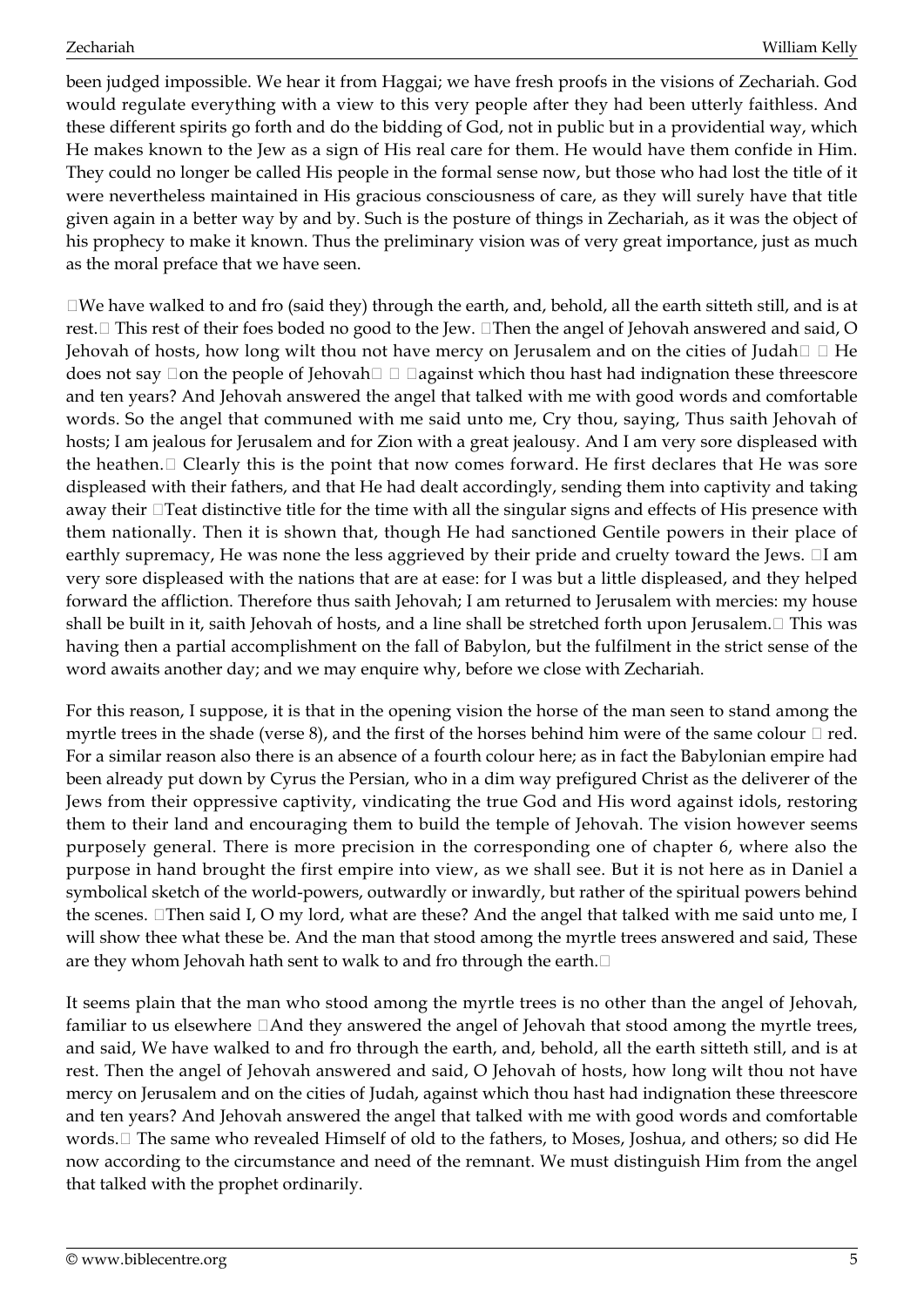Again it must not be forgotten that the proper national history of Israel closed with the captivity, and that after their return it was only a provisional state in the mercy of God here and elsewhere guaranteed, while waiting for the Messiah. His rejection brought wrath on them to the uttermost; but in it the hidden purposes of God were accomplished where all seemed most to fail  $\Box$  in the cross of the Lord Jesus, by virtue of which God not only gathers out the church now, but will return in sovereign mercy to the Jew ere long, after working graciously in their hearts and producing both repentance and a looking out in faith to Him whom they once crucified and slew by the hand of lawless men.

 $\Box$ Therefore thus saith Jehovah; I am returned to Jerusalem with mercies: my house shall be built in it, saith Jehovah of hosts, and a line shall be stretched forth upon Jerusalem. Cry yet, saying, Thus saith Jehovah of hosts; My cities through prosperity shall yet be spread abroad; and Jehovah shall yet comfort Zion, and shall yet choose Jerusalem. $\Box$  Now what gives this its force is that these words were uttered after the return from captivity. Consequently this return could not furnish the complete fulfilment of the divine assurance, though it was no doubt a pledge of it. Therefore the object of these words was not to make them contented with the measure of mercy already shown them, but to use the present as a ground to look for greater blessing which grace has in store: IJehovah shall yet comfort Zion, and shall yet choose Jerusalem. $\Box$  As far as the return from Babylon is concerned, it was already accomplished; and there never has been a return since but another and worse scattering. It is plain and certain therefore that God intimates a fresh return. He shall yet comfort Zion and shall yet choose Jerusalem.

But a fresh sight presents itself.  $\Box$ Then lifted I up mine eyes, and saw, and behold four horns. $\Box$  Here we have the full course of the Gentile powers: clear if an allusion to Daniel 2 and Daniel 7, but hardly intelligible otherwise.  $\Box$  And I said unto the angel that talked with me, What be these? And he answered me. These are the horns which have scattered Judah, Israel, and Jerusalem.  $\Box$  It is not the providential agencies which God employed to act within and by the empire: these were represented by the horses. But here we are in presence of the kingly powers which successively ravaged Judah, Israel, and Jerusalem (verse 19). Hence horns are the symbols employed, of which the prophet saw four, as we might expect, answering to the four powers from first to last that were successively to reign. It is a general picture grouped prophetically and bringing into one glance both past and future, Babylon and Rome, Israel and Judah.

But vengeance belongs to God, and instruments of it are next seen.  $\Box$  And Jehovah showed me four carpenters. Then said I, What come these to do? And he spake, saying, These are the horns which have scattered Judah, so that no man did lift up his head: but these are come to fray them.  $\Box$  They are the instrumentality God will use to overthrow the powers that He was pleased to raise up in His sovereignty for the chastening of Israel. But God will know how to deal with them, especially in the end of the age. He will then  $\Box$ cast out the horns of the Gentiles, which lifted up their horn over the land of Judah to scatter it.

Now it is clear that all this has a general character. The opening vision gives no more than a broad panoramic picture or the outline from first to last  $\Box$  what was even then true but at the same time what would go down to the close when the judgment of these horns should have been finally executed.

The second chapter lets us know that, whatever God may tell us about others, His heart is always occupied with Jerusalem.  $\Box$  lifted up mine eyes again, and looked, and behold a man with a measuring line in his hand. Then said I, Whither goest thou? And he said onto me, To measure Jerusalem, to see what is the breadth thereof, and what is the length thereof. And, behold, the angel that talked with me went forth, and another angel went out to meet him, and said unto him Run, speak to this young man. It is the prophet Zechariah, of whom we learn this personal circumstance by the way; though some take it as merely a servant apart from age, which seems to me rather unnatural.

The measuring line is the symbol of taking possession, either in title or in fact, when renewed dealings or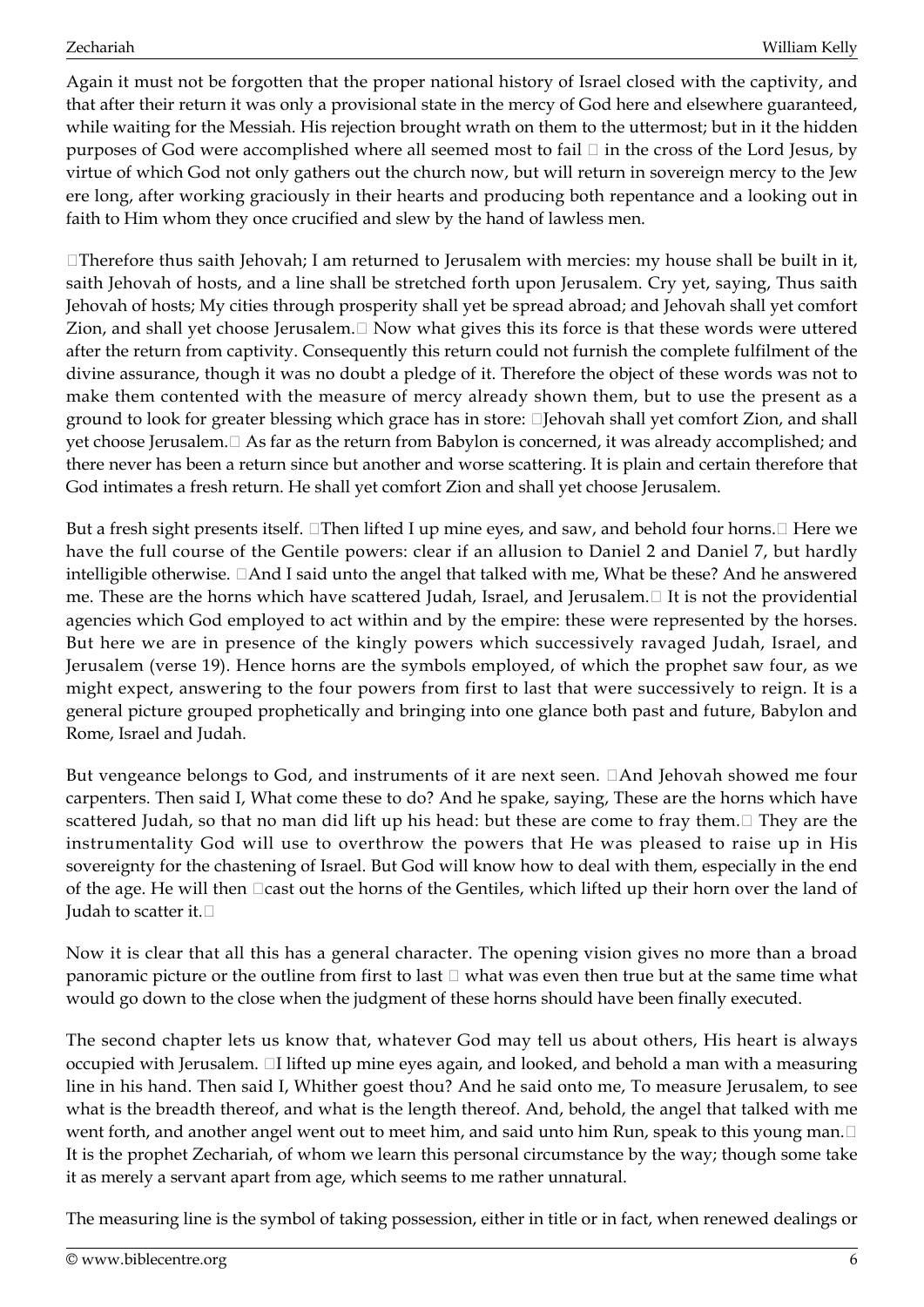restorations would follow. Here it is rather the former, because the proper possession would await the overthrow of the Gentile powers; but the act of measuring was meant to show even then God's intention to bless after this sort.

 $\Box$ Run, speak to this young man, saying, Jerusalem shall be inhabited as towns without walls for the multitude of men and cattle therein: for I, saith Jehovah, will be unto her a wall of fire round about, and will be the glory in the midst of her. $\Box$  It is very evident that nothing that has yet been at all meets the terms of the prophecy. We look onward to the day when the multitude of her inhabitants will break all bounds; and, instead of vassalage under Persian or Greek or Roman masters, they will have Jehovah Himself their fortress and wall of defence.

In the next place comes the call to all that remain: the restoration of the Jews will be then complete.  $\Box$ Ho, ho, come forth, and flee from the land of the north, saith Jehovah: for I have spread you abroad as the four winds of the heaven, saith Jehovah.  $\Box$  This refers to the previous dispersions of Israel.  $\Box$ Deliver thyself, O Zion, that dwellest with the daughter of Babylon. For thus saith Jehovah of hosts; After the glory hath he sent me unto the nations which spoiled you.  $\Box$  Nothing can be more distinct. How any with the smallest attention to scripture, not to say spiritual judgment, can mistake the scope or nature of this prophecy, or think that this has been fulfilled, it is difficult to understand. Observe the words  $\Box$  after the glory:  $\Box$  consequently no blessing before Christ came could possibly accomplish Zechariah's words. More than this; when Christ presented Himself, so far from then accomplishing these words, there was a further sin and a fresh dispersion. Thus the dealings of God after the first advent and the crucifixion put the accomplishment of this prophecy farther off than ever and brought in fresh grounds for a new punishment of Israel, not as yet the fulfilment of the prophecy. This will be  $\Box$ after the glory. $\Box$  Christ must first appear in glory.  $\Box$  For thus saith Jehovah of hosts; After the glory hath he sent me unto the nations which spoiled you; for he that toucheth you toucheth the apple of his eye. For, behold, I will shake mine hand upon them, and they shall be a spoil to their servants: and ye shall know that Jehovah of hosts hath sent me.  $\Box$  Consequently there is a song of joy even now raised in anticipation of the fulfilment of glory for the people of Israel.  $\square$ Sing and rejoice, O daughter of Zion: for, lo, I come, and I will dwell in the midst of thee. $\Box$  What Jehovah did when He brought them out of Egypt will be accomplished and much more.  $\Box I$  will dwell in the midst of thee.  $\Box$ 

The statement of His dwelling among His people regularly follows that of their redemption; as we see in Exodus 15, 29 and many other passages. When the redemption was figurative, He dwelt after a visible sort in their midst. When true and eternal redemption shall have been by faith applied to Israel, then will be His true and everlasting dwelling in the midst of His people; but this is  $\Box$ after the glory.  $\Box$   $\Box$  And many nations shall be joined to Jehovah in that day.  $\Box$  There we find clearly the circumstances of the millennial glory. We see how repeated is the testimony to this inestimable privilege of Zion, as indeed it goes out to all mankind. It seems astonishing how any student of scripture could point to the sojourn of the Son of God before redemption in the land of Judea. The similarity of the language to Zechariah 9:9 compels to no such conclusion, because this prophecy was fulfilled in the presentation of the King, not at all in His action or the consequences of His advent described immediately afterwards. The rejection of the King postponed the complete fulfilment. His coming will take up the broken thread and perfect the web of divine purposes. The comparison therefore with the latter chapter really compels to the inference that both await the public reign of Christ over the land.  $\Box$  And I will dwell in the midst of thee, and thou shalt know that Jehovah of hosts hath sent me unto thee. And Jehovah shall inherit Judah his portion in the holy land, and shall choose Jerusalem again. Be silent, O all flesh, before Jehovah: for he is raised up out of his habitation.  $\Box$  The age to come will be characterised not by some believing and others not (Mark 16:16, Acts 28:24), but by universal homage under the kingdom of Jehovah and the Christ, when judgments on the nations after the manifestation of the divine glory have broken the pride of man.

All this part is sufficiently clear. The first chapter in a general way brings in the Gentile powers and their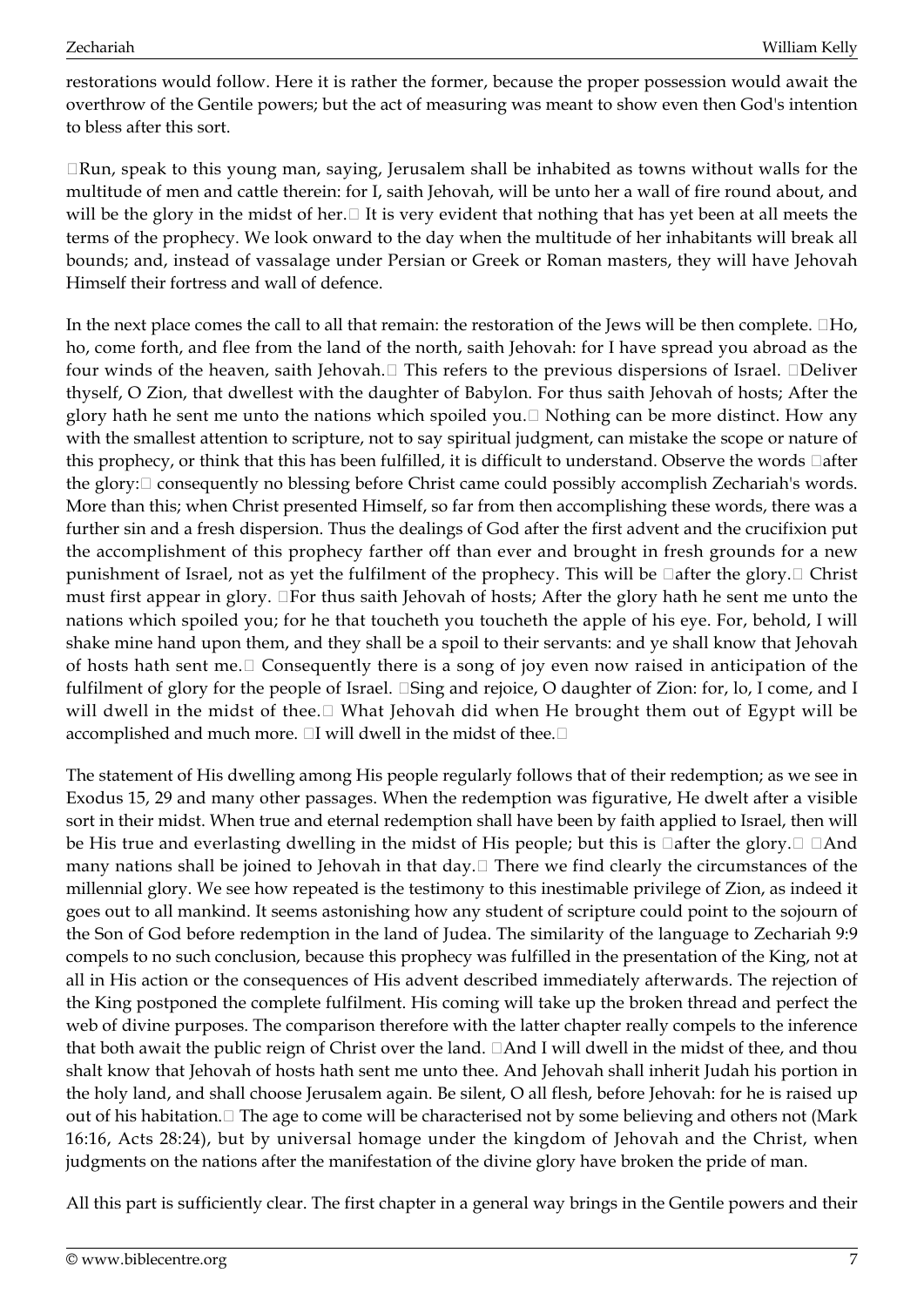destroyers; the second chapter shows us proof of Jehovah's peculiar care for this purpose for the earth, of which Jerusalem is the centre, the witness of which goes out to all nations when Jehovah shall have made the daughter of Zion His holy habitation. It is to me beyond question that the moment is fixed by the expression  $\Box$  after the glory.  $\Box$  That great event will be when the Lord appears in glory.  $\Box$  That day  $\Box$ fairly and fully interpreted cannot be short of His manifested kingdom over the earth, when Israel is restored to the land, and the nations, having undergone in one form, and in another continuing to undergo, the solemn judgment of the quick, learn righteousness under His reign, and bow to the holy pleasure which Jehovah takes once more and for ever in His chosen city. The fact that the remnant had already returned from the Babylonish captivity makes it so much the more evident that God here reveals His purpose of effecting a still more complete restoration of the Jews to the land. But all His purposes centre in Christ, and will only be displayed when He comes in the clouds of heaven with power and glory, not to destroy but to reign. The judgment of the dead will follow in its season.

But then supposing Jerusalem could be thus blessed according to the sovereign choice of God, who never revokes His gifts or His calling  $\Box$  supposing all nations could be thus joined not merely to them but to Him with Jerusalem as their centre  $\Box$  would that satisfy God without putting their hearts and consciences in communion with Him? Impossible. Hence another scene follows to this end in Zechariah 3.  $\Box$  He showed me Joshua the high priest. $\Box$  This, as is evident, touches relationship with God, and brings in not merely the city but the sanctuary.  $\Box$  He showed me Joshua the high priest standing before the angel of Jehovah, and Satan standing at his right hand to resist him. And Jehovah said unto Satan, Jehovah rebuke thee, O Satan; even Jehovah that hath chosen Jerusalem rebuke thee: is not this a brand plucked out of the fire? Now Joshua was clothed with filthy garments, and stood before the angel.  $\Box$  The high priest bears a representative character, not here entering within the veil, but much more like the same personage when he confessed the sins of Israel on the head of the people's lot, the live goat sent into the land of forgetfulness. We must remember that the high priest had not only an intercessory function but a representative character, the latter outside, the former within the veil when the blood was put before and upon the mercy seat.

Here the scene has clearly a representative design. Hence Joshua is seen not clothed in garments of glory and beauty, nor even in the linen garments of daily service. He is on his trial, so to speak, like one suspected of crime. Notoriously the Easterns are as to this rapid in their thoughts and prompt in action. When a man was suspected of crime, it was the common habit to take for granted that he was guilty till he had cleared himself. They do not resemble the Westerns, who take for granted that a man is innocent till he is proved guilty. Here however all stand on solemn ground. It was not a question of Oriental any more than of Western thoughts, but of God and the adversary, who both knew the guilt of Jerusalem. Properly therefore do we see the strange sight of the high priest clad in filthy garments. It was only to be expected that Satan should be there taking advantage of the guilt and the confessed condition of the representative high priest as a reason why God should cast Jerusalem back into fiery trouble again. Why should He pluck such a brand as that out of the fire? Was it better than other brands? Such was Satan's reason; but Jehovah had seen all according to His grace, and in sovereign mercy says,  $\Box$ Take away the filthy garments from him.  $\Box$  It was a sentence which had its spring in His own affection. Nevertheless it has a firm ground of righteousness, as we know well, though this be not here brought forward, yet never absent from the eye of God.  $\Box$  And unto him he said, Behold, I have caused thine iniquity to pass from thee, and I will clothe thee with costly [not merely change of] raiment.  $\Box$  Such is His good pleasure, which is not more gracious toward the Jew than glorifying to Himself.  $\Box$  He will have mercy on whom he will have mercy,  $\Box$  and He has mercy on Joshua as standing for the people. But this is not all.  $\Box$ And I said, Let them set a fair mitre upon his head;  $\Box$  for he is not content with acquittal merely, but lavishes signs of honour and full favour.  $\square$  So they set a fair mitre on his head, and clothed him with the garments. And the angel of Jehovah stood up. And the angel of Jehovah protested unto Joshua, saying, Thus saith Jehovah of hosts; If thou wilt walk in my ways. $\Box$  This solemn declaration was a charge conditional on obedience and even then valid and applicable. Although God put before the people His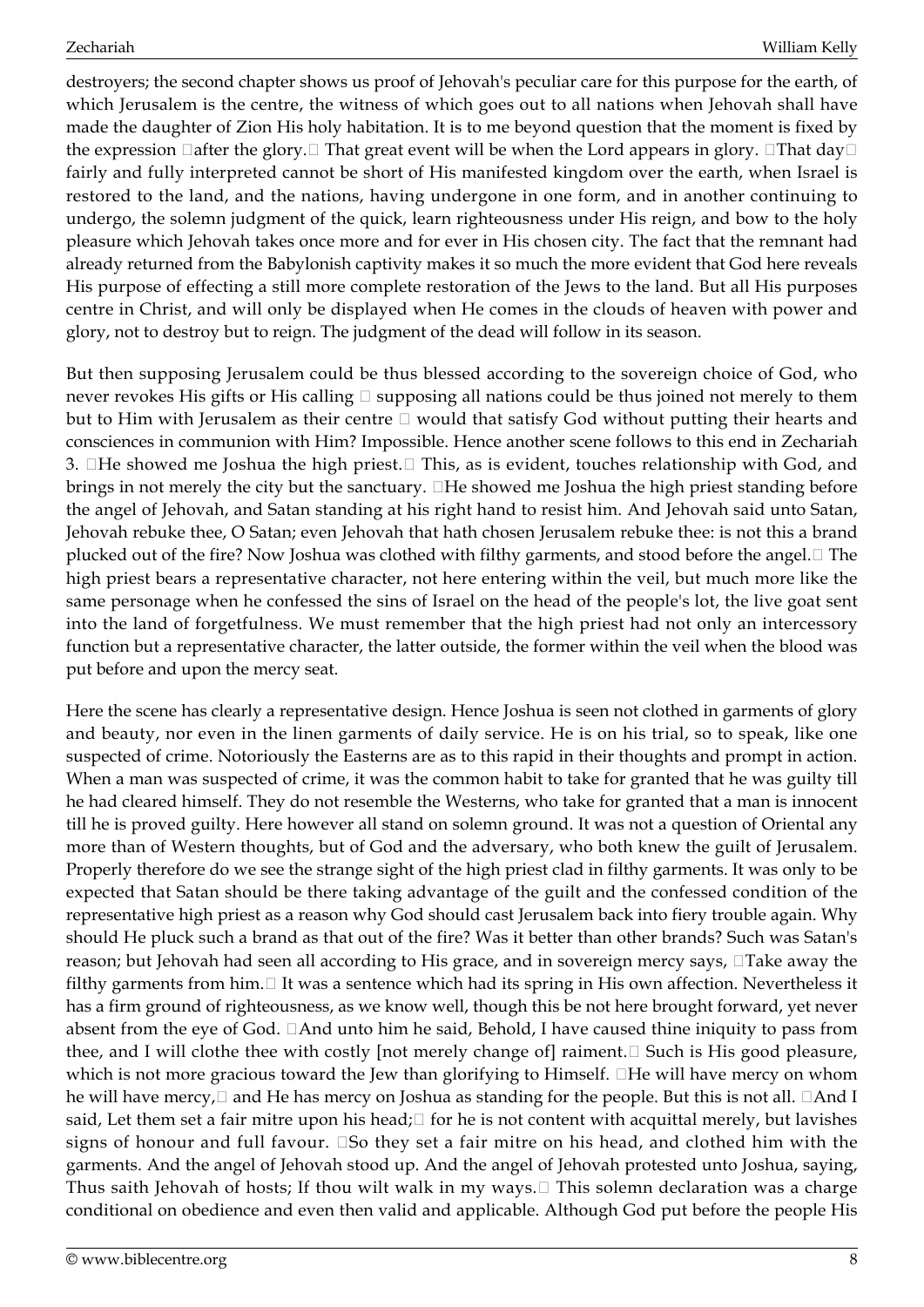purpose of grace He did not for the present take them out of government proceeding on the ground of their own responsibility. It was not the new covenant  $\Box$  the Messiah. There was but a sign of the good things coming, but not yet come. The very image could not be beforehand; nor should it be looked for in the past.

The angel of Jehovah means, I think, Jehovah acting by one who represented Him. The angel stood in a relation with respect to Jehovah similar to that which the high priest held towards Israel  $\Box$  at least to a certain point. The same principle in the Revelation is true of the angel of Jesus, and the angels of the churches, which last of course were men in their midst.

This then was the ground on which the Jews stood for the present. There was as yet no taking them out from their place of responsibility under law. This could not be till the Messiah came and was received by Israel. But there is more added.  $\Box$  Hear now, O Joshua the high priest, thou, and thy companions that sit before thee: for they are men of a sign or portent [that is, representative men]: for, behold, I will bring forth my servant the BRANCH.  $\Box$  The effort of Grotius to lower this to Zerubbabel is mischievous; and a grievous thing that Dr. Blayney should acquiesce in an unbelief too strong not only for many a learned Rabbi, but even for such rationalists as Gesenius and Hitzig, who deny not the Messianic reference. From Isaiah the application is unquestionable; and in Luke 1 we see the Septuagintal alternative, ' ?at??' , as is commonly known.  $\Box$  For behold the stone that I have laid before Joshua; upon the one stone shall be seven eyes: behold, I *will* engrave the graving thereof, saith Jehovah of hosts, and I will remove the iniquity [or punishment] of that land in one day.

Why should one think that the stone then in vision before Joshua sets aside the future reference of verse 9, typified by the foundation stone of the temple then laid? The context is decidedly Messianic. As yet it was the blessed sign only; the shadow and not the substance for the Jews till Jesus come and reign.  $\Box$ In that day, saith Jehovah of hosts, shall ye call every man his neighbour under the vine and under the fig tree.  $\Box$  What  $\Box$ one day  $\Box$  but the day of Messiah's glory can remove the punishment of Judea with its cause? Meanwhile we come into the blessing for heaven  $\Box$  we who believe on Him, our life hid in God. Surely it is not the day when they were still exposed to the evil eye and malicious report of their Samaritan and other envious neighbours; but a day of mercy and power flowing from God's grace towards the Jews. It is not indeed the deeper calling we know now by the Spirit according to the once hidden counsels of God, who unites us to Christ in heaven and for heaven. This will be a day for the earth. Consequently we hear of each inviting his neighbour under the vine and under the fig tree. We follow Christ unseen through shame and suffering till we go to meet Him on high. Here it is not those whom the Lord is not ashamed to call His brethren, while the world disowns them, whose joy it is to know  $\Box$ His Father and our Father, his God and our God. $\Box$  The prophet never intimates such language for the earth any more than the New Testament puts such figures as theirs in our mouth. Although we are on the earth, we stand in a heavenly relationship already, and shall be changed accordingly when Jesus comes. (1 Cor. 15) They at His coming shall enjoy all that God promised Israel of old and down through the line of prophets.

But there is more still.  $\Box$  And the angel that talked with me came again, and waked me, as a man that is wakened out of his sleep, and said unto me, What seest thou? And I said, I have looked, and behold a candlestick all of gold. $\Box$  It is not only the future justification of Israel: it is not only that there is a foundation stone of the perfect government of God exhibited; but further we find now the manner in which Jehovah will give a suitable display of the Spirit's power in the day that is coming. This is so represented by  $\Box a$  candlestick all of gold, with a bowl upon the top of it, and his seven lamps thereon, and seven pipes to the seven lamps, which are upon the top thereof: and two olive trees by it, one upon the right side of the bowl, and the other upon the left side thereof,  $\Box$  with evident allusion to Joshua and Zerubbabel, though looking on to a far greater One of manifold office and deeper glory than any type could express. Joshua represented the high priestly function, Zerubbabel in a measure bore witness to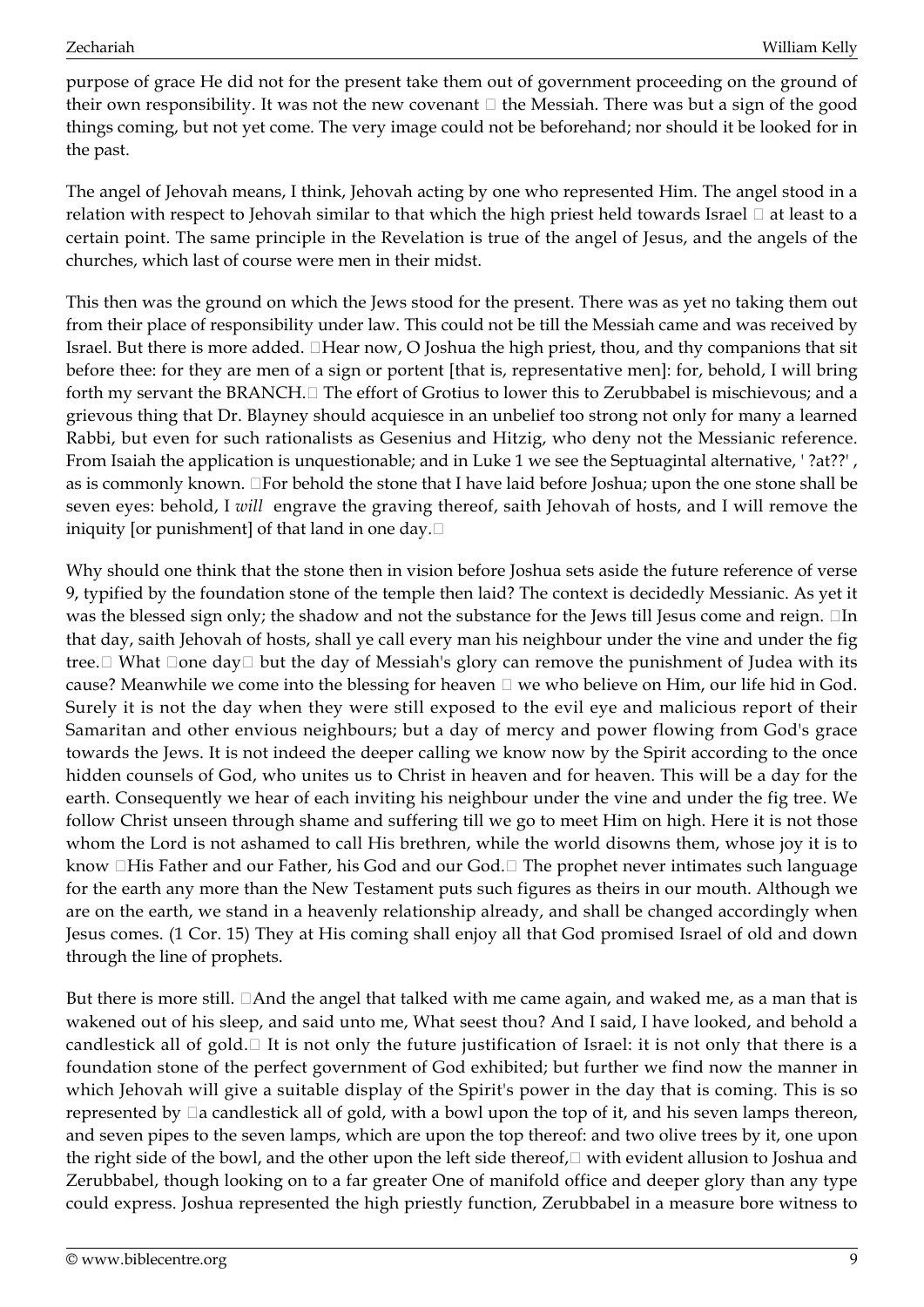the kingly one. As we know, this will centre in Christ, and then will perfection be seen, and not before. He only will supply, dispense, and keep up, as the true Priest and King, the light of the Spirit in Israel to the glory of Jehovah. Before this shall be established in the kingdom, we see a pledge of it in the two witnesses of Rev. 11, after the translation of the saints to heaven, when God begins to work anew in the Jewish remnant. But here it is the full divine order of Messiah. It is a state of things obviously distinct from the church. Both the high priest and the governor might be feeble shadows indeed; still they brought before the mind of God, and drew out for the remnant the sure sign of what should be when the Messiah fulfils both. So we find this assuredly is to be brought into being, not by human resources, not by a mere amelioration of the Jew,  $\Box$ but by my Spirit, saith Jehovah of hosts. $\Box$  It is not by might nor by power; that is, in no way through external resources, nor even the mental or moral power of man, although there will be a suitable condition of man by grace; but all will be distinctively by the Holy Ghost. On the other hand there is no reference to the operation of the Spirit in the conversion of sinners or the new birth, which is ever set forth under the figure of water. Anointing is a question of power in those already washed and set apart to God.

Obstacles are nothing to God. UWho art thou, O great mountain? before Zerubbabel thou shalt become a plain: and he shall bring forth the headstone thereof with shoutings, crying, Grace, grace unto it.  $\Box$ David's son is here again the plain type of Him whom Jehovah shall bring forth as the chief Stone with acclamations of Grace, grace, to it. From Gen. 49, Isa. 28 and Dan. 2 the reference is obvious.  $\Box$ And the word of Jehovah came unto me, saying, The hands of Zerubbabel have laid the foundation of this house; his hands shall also finish it; and thou shalt know that Jehovah of hosts hath sent me unto you.  $\Box$  It was but a day of small things now, but the man that despised it would not be in unison with Jehovah of hosts when the accomplishment came. The same spirit which owns God's complacency in what is little will have honour from God in the great day, and none others. But the day when God is morally testing souls is always a day of small things open to the scorn of him whose heart is not content to serve God. Those whose delight is in God's will and work in the day of small things are in communion with Himself. What a thought that Jehovah can and does rejoice in the little efforts of those who are guided by His word in seeking His glory!  $\Box$  Then I answered, and said to him, What are these two olive trees upon the right side of the candlestick and upon the left side thereof? And I answered again, and said unto him, What be these two olive branches which through the two golden pipes empty the golden oil out of themselves?  $\Box$  And we are told here,  $\Box$  These are the two anointed ones, that stand by Jehovah of the whole earth. I That I have already explained in few words to mean Joshua and Zerubbabel, as the heads of the religious and civil power then known in Jerusalem, but looking onward to Christ who will unite both, as we see in Zechariah 6.

But now come two other and very different signs of warning.  $\Box$ Then I turned, and lifted up mine eyes, and looked, and behold a flying roll. And he said unto me, What seest thou? And I answered, I see a flying roll; the length thereof is twenty cubits, and the breadth thereof ten cubits.  $\Box$  The Jews must not mistake, nor turn the grace of God toward their present condition into a license. It was well to know the gracious intimations of Jehovah, who fully recognises a day of small things, and will mark him who cloaks his selfish unbelief under despite of better men than himself. But the faith that sustains, spite of weakness and contumely, does look onward to the day of great things, when Jehovah-Messiah shall be the full and ultimate accomplisher of the purposes of God. And faith turns all this for use in present difficulties; and it is not blind to the awful results of the evil that was then at work among the people. The introduction of Messiah's kingdom in power on earth supposes evil exposed and judged as surely as the establishment of righteousness and peace. Both will be true, and both are predicted in their place.

We have already had the bright side; we have just seen in the flying roll the solemn testimony of God, that the evil which was then among the Jews would work out its worst results. Its source and doom are here pronounced.  $\Box$  Then said he unto me, This is the curse that goeth forth over the face of the whole earth,  $\Box$  or rather *land.* The same word in Hebrew as in Greek means  $\Box$ earth  $\Box$  and  $\Box$  land.  $\Box$  We are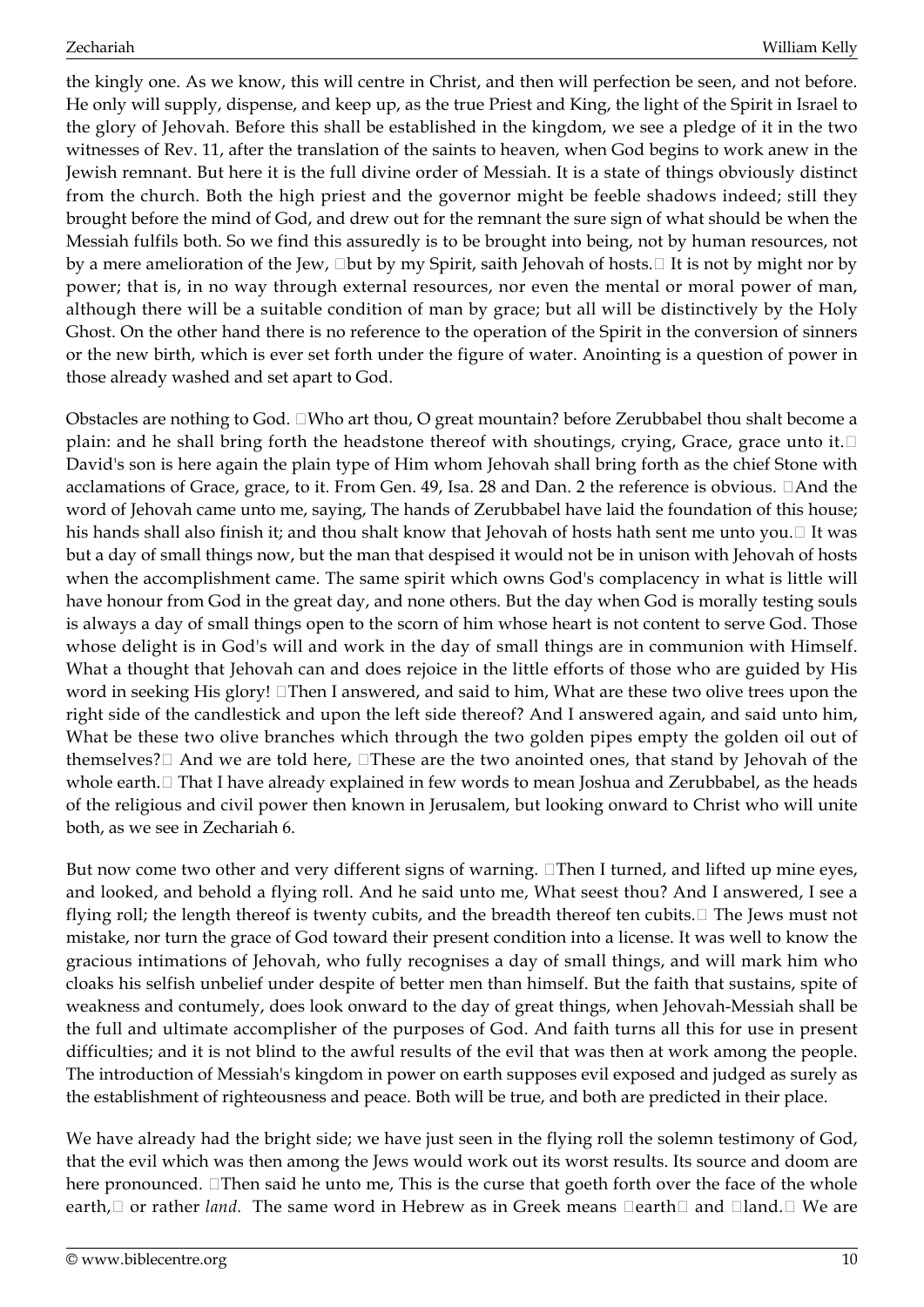dependent on contextual reasons to decide which is meant. But here I should suppose it is the whole land only, while unwilling to speak dogmatically. It is entirely a question of the context. The word meaning either, there is nothing to decide us in itself. The real question here, in view of what is treated, is which best suits Jehovah's object in the warning Now the design here is not to lower the estimate of evil in the Jewish people, but rather to prepare the prophet and believer for hopes deferred; to explain how it is that with such glorious predictions there was to be a postponement in their accomplishment. Hence the occasion, actual or at hand, is shown to be frightful in God's eyes. The captivity, humiliating as it was, had not at all stamped it out of the people.

We shall see presently that the sin of the Gentiles against which Israel was raised up to be witnesses, was, or at least will be, at work, and no prospect for the present of its extirpation; and so far was Babylon from being its grave, the Spirit of God points to Shinar as its nurse and proper sphere. Babylon's doom therefore would belong to Babylon's sins; and none the less if done in Israel. It might not appear all at once, but it was there, not purged out.

And what is the wickedness here in view? Two things are noticed more particularly.  $\Box$ Every one that stealeth shall be cut off;  $\Box$  and  $\Box$ every one that sweareth shall be cut off as on that side according to it.  $\Box$ These are taken as a sample, not as the whole: one from the second table of the law which deals with man; the other from the first, which deals with direct offences against God. Stealing is the evidence of utter disregard to the rights of one's neighbour in his goods. Swearing is the sign of equal disregard to the majesty and truth of God. In short both man and God were thoroughly despised and rebelled against, so that the curse which took notice of these two flagrant sins comes before us.  $\Box I$  will bring it forth, saith Jehovah of hosts, and it shall enter into the house of the thief, and into the house of him that sweareth falsely by my name.  $\Box$  This evidently suits much more  $\Box$  the whole land  $\Box$  than  $\Box$  the whole earth.  $\Box$   $\Box$  And it shall remain in the midst of his house, and shall consume it with the timber thereof and the stones thereof.

But then comes the second part of this chapter. We have had the double curse; but there is a figure appended which shows that God traced the iniquity to its source; and a very important principle this is in God's judgment.  $\Box$  Then the angel that talked with me went forth, and said unto me, Lift up now thine eyes, and see what is this that goeth forth. And I said, What is it? And he said, This is an ephah that goeth forth. He said moreover, This is their resemblance through all the earth. And, behold, there was lifted up a talent of lead: and this is a woman that sitteth in the midst of the ephah. And he said, This is wickedness. And he cast it into the midst of the ephah; and he cast the weight of lead upon the mouth thereof. Then lifted I up mine eyes, and looked, and, behold, there came out two women, and the wind was in their wings; for they had wings like the wings of a stork: and they lifted up the ephah between the earth and the heaven. Then said I to the angel that talked with me, Whither do these bear the ephah? And he said unto me, To build it an house in the land of Shinar: and it shall be established, and set there upon her own base.  $\Box$  The ephah was a well-known Hebrew dry or corn measure, equal nearly to an English bushel. This is their eye, *ayinim* **[\[1\]](#page-26-0)** in all the land. This some take to indicate the intent of the heart set on evil; and others derive from it the sense of sight, and hence appearance or resemblance. It is again (verse 8) said to be wickedness, after the woman was shown sitting in the ephah. The meaning of the sign I take to be that idolatrous wickedness is here seen caught and shut up as it were by the leaden weight, and presently afterwards (verses. 9-11) transported rapidly to the mother source of idols  $\Box$  the land of Shinar  $\Box$  that it might be set there in its congenial haunt: why should it pollute the land of Jehovah?

<span id="page-10-0"></span>From Shinar religious corruption came, and thither it must go, forcibly and swiftly carried off: such is the measure meted by Jehovah. This again seems to confirm the idea that it is the idolatrous evil of the Jew derived from and sent back to Babylon. This was particularly emphatic. The judgment of God which had transported the Jews to Babylon had not destroyed the iniquity for which they were carried there.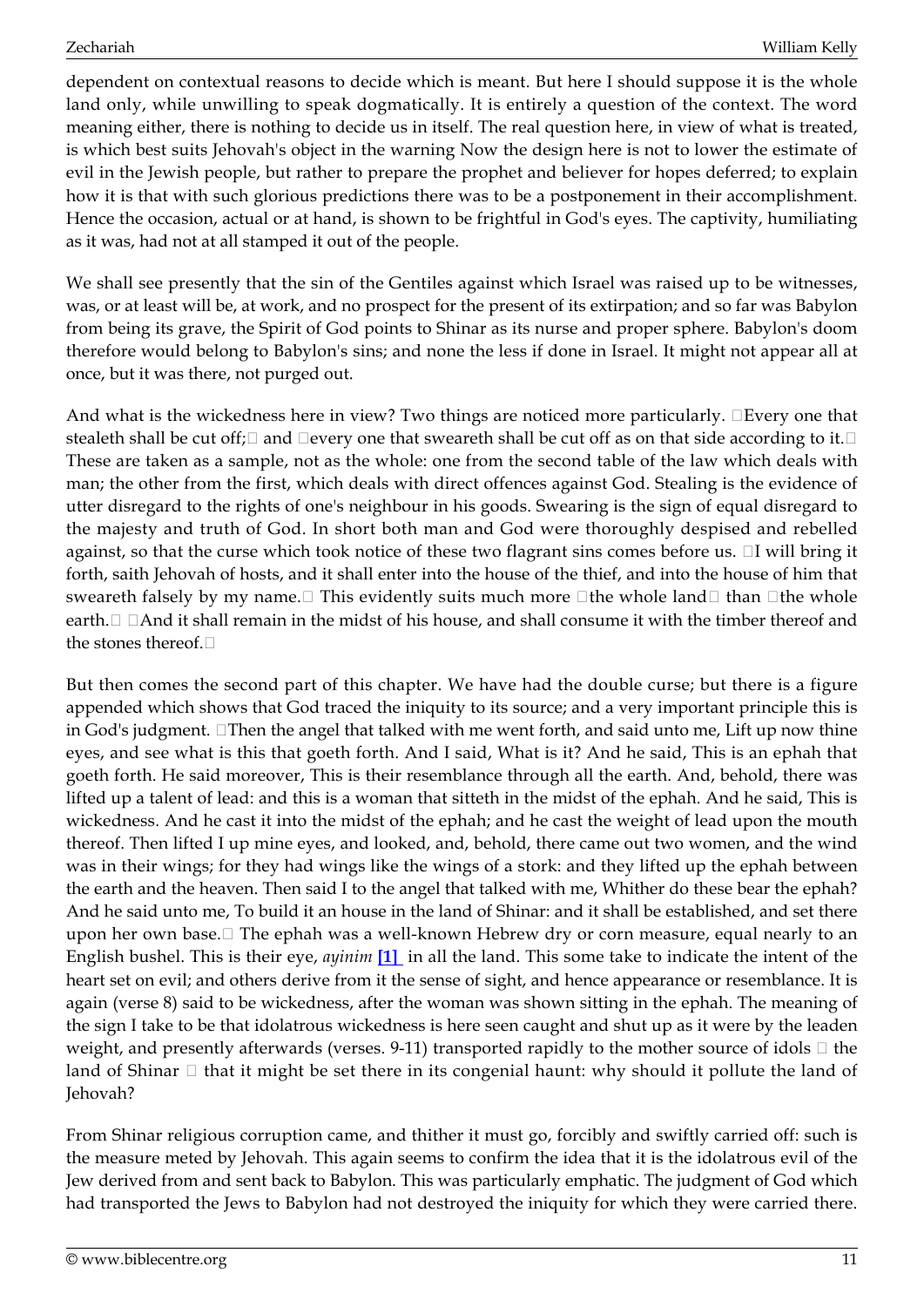The post-captivity prophet lets us know that, when God has traced the evil to its source, it has to be taken out of His land, and set upon its own base, where it really is at home, even in the land of Shinar, the plain on which Babylon was built. He does not speak of Babylon now, but simply the scene of it. It is all no doubt a symbolical prophecy. One may not agree with D. Kimchi and others of the Rabbinical commentators that the woman means the ten tribes, and the ephah Jeroboam's calves and the worship of Israel; but I am farther still from believing that the vision is God's sentence on modern commerce, borne on stork's wings from the east to the west. This seems to be the most unfounded and grotesque of all interpretations, though I do not deny the corrupting influence of commercial principles and effects.

But the vision before us carries us on to the iniquity in the land which God must judge; and I will add too in the last days, confident as some are that idolatry can never be among the Jews again. But the Lord warned them of the contrary (Matt. 13:43-45; Matt. 24:15), for the last state of that Christ-rejecting generation; and so do the prophets when speaking of the end of the age. (Dan. 11:38; Rev. 13:15; Rev. 18:4) The truth is that Babel was not only the beginning of earthly monarchy, but also, from the beginning of that power (by the man who sought self-exaltation here below in despite of God), accompanied by idolatry. Babel was thus the fountain-head of idols. Now idolatry is the evil that has afflicted the Jews, particularly as is known from all their ancient history, because of which they were at length sent to Babylon, which was no fortuitous scene of exile but retributively chosen of God.

The future should not be overlooked. The Jews have long and completely laid aside idolatry. They always boast themselves that it was unheard of since their return from captivity. But our Lord let them know in His own day, though they were so self-complacent on this head, that as surely as there then was a swept and empty and garnished state, the unclean spirit would in the end return, and this with seven spirits worse than himself, and thus the last state should be worse than the first. This seems to link itself with the comparatively enigmatic vision seen here. The iniquity was but suppressed and shifted for the time. It is only held down, not destroyed or extirpated. Traced up to its own proper source on the plain of Shinar, it will be judged of God in that day, when not only moral offences against God and man shall be avenged speedily, but man shall consign every idol to the moles and to the bats. Idolatry will surely reappear, and this not only among the Christianised Gentiles, but among the Jews, little as they may suspect such an issue. It is an invariable truth of scripture that the mere absence of evil is never a deliverance from its power. An empty, swept, or even garnished condition in itself implies no final escape. It may go on if God so please to hinder the inroads of the enemy; but in fact an empty state always exposes to the return of the old evil. There must be possession taken by the positive power of God in order to keep mischief out. Unless the Holy Spirit seize and fill the scene, there never can be an effectual barrier against the return of the evil which we least of all look for, especially of that from which we count ourselves radically delivered. So far indeed from this it is the old evil that ever tends to come up again when conscience relaxes and faith wanes, and religious habits or traditions grow up instead. There may be other and worse evil: as we have seen, the unclean spirit will come with seven other spirits worse than himself. Thus there will be at the end of the age, and especially in Jerusalem, a combination of these two things, as we learn from our Lord's clear and full and solemn warning. There will be a special power of Satan let loose at the close of this age, as well as the recurrence of the old idolatrous evil which afflicted the Jews in times past.

Plainly then this vision traces the civil to its Babylonish source, and shows us that there will be undoubtedly an idolatrous issue in the land once again, but then to be judged in connection with that which really represents its birthplace. The ephah with the woman within and held down by the lump of lead, next carried from the land back to the plain of Shinar, appears to be the instructive but symbolical form of expressing the true character and source of the idolatry then to be judged. If it should reappear in connection with the Jews, just before the Lord returns in power and glory, they will feel the more ashamed of their folly when it is seen thus transferred to its own place to be disposed of and finally judged there. I should take the vision as a symbolical picture, as simply showing when and how the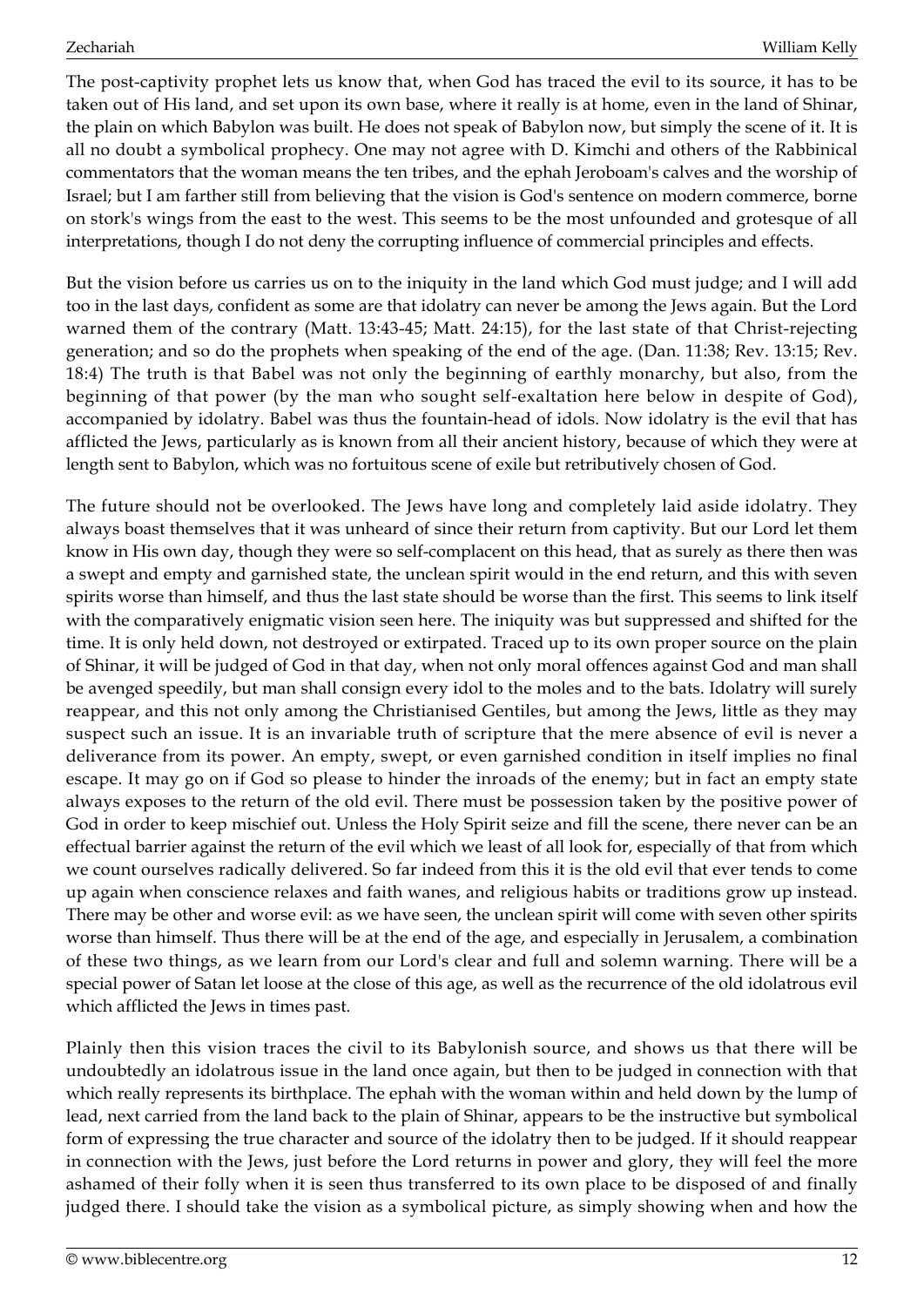Lord detects this iniquity at the end. The great flying roll deals with the moral transgressions of the Jew; the vision of the ephah shows that religious iniquity will be taken clean away. This, it seems, is the idea of the measure borne off by the women, with their stork-like wings filled by the wind, and bound for Shinar. They thus take all bodily away where the hidden evil will not be hindered only from working but be finally judged, and this as divinely traced to Babylon, for it had no better source than that beginning of self-will, violence, and pride. I have not the slightest doubt that idolatry will return (that is, virtual heathenism), and am persuaded that principles are at work at present in these lands which will bring it back. Even now they are working in Christendom; but what will it be when God gives men up to strong delusion that they should believe falsehood, because they received not the love of the truth that they might be saved?

**Zechariah 6** closes these preliminary visions.  $\Box$  And I turned, and lifted up mine eyes, and looked, and, behold, there came four chariots out from between two mountains; and the mountains were mountains of brass [or copper].  $\Box$  Thus we find that God fully maintains His witness of Gentile imperial authority. Israel had ceased to be the place of His direct rule on earth; but He sanctions fully the Gentiles in the government providentially given to them, which the Jew was bound to own, humiliating as it must be to him. The four chariots are an unmistakable reference *(mutatis mutandis)* to the course of earthly power as already made known in detail by Daniel. There is no more real difficulty here than in the statue or the four beasts seen to emerge together when the winds strove on the great waters there. IThese are the four spirits of the heavens which go forth. $\Box$  They are looked at not so much as powers, but in virtue of their unseen animating agents in providence: and this is the reason why we hear of spirits in this place. The horns in chapter 1, as was said before, show them as kingly powers strictly; the chariots and horses seem to be more intimate and to exhibit God's purpose, rather than simply to set them out as the powers themselves

<span id="page-12-0"></span> $\Box$ In the first chariot were red horses; and in the second chariot black horses; and in the third chariot white horses; and in the fourth chariot grisled and bay horses.  $\Box$  The main point to observe is that of the red **[\[2\]](#page-26-1)** we hear no more than the fact; that the black horses (which were quite absent from Zechariah 1) seem connected with those who followed the empire of Babylon (verse 8); that the white are shown to have pursued their way to the north country in the eastern world; and that the fourth or Roman chariot has a twofold description, an earlier and a later. The grisled are seen to push their way southward, which may indicate the full establishment of the empire by the battle of Actium, which decided the fate of the world in that day. But it is the bay or strong horses which sought to go, that they might walk to and fro through the earth. To these especially the word is, (verse 7) Get you hence, walk to and fro through the earth. The early powers had the title, and aspired after universality of dominion; the third won it by conquest of unexampled rapacity and success; the fourth alone made it good with anything approaching to permanence of power. The context here (I may say in contrast with verse 8) seems plainly to show that we should understand earth and not land in verse 7. How completely all were but carrying out in result the will of God, whatever their own ways, is shown for the comfort of the Jew even now in the close of the vision: much more will it be clear when He takes the kingdom whose right it is.

Hence the chapter furnishes then another picture, yet connected with what goes before.  $\Box$ Take from the captivity, from Heldai, from Tobijah and from Jedaiah, who are come from Babylon, and go thou on that day, yea, go into the house of Josiah the son of Zephaniah; and take silver and gold, and make crowns, and set them on the head of Joshua the son of Josedech, the high priest, and speak unto him, saying. I It is a further prophecy of the Branch, the Messiah, and thus confirms thoroughly what we have seen before. Thus speaketh Jehovah of hosts, saying, Behold the man whose name is The BRANCH; and he shall grow up out of his place, and he shall build the temple of Jehovah: even he shall build the temple of Jehovah; and he shall bear the glory, and shall sit and rule upon his throne; and he shall be a priest upon his throne.  $\Box$  The building of Zerubbabel was precious in Jehovah's eyes, but most of all as bringing before His eyes a greater Son of David and abiding glory when He sits a priest upon His throne. In no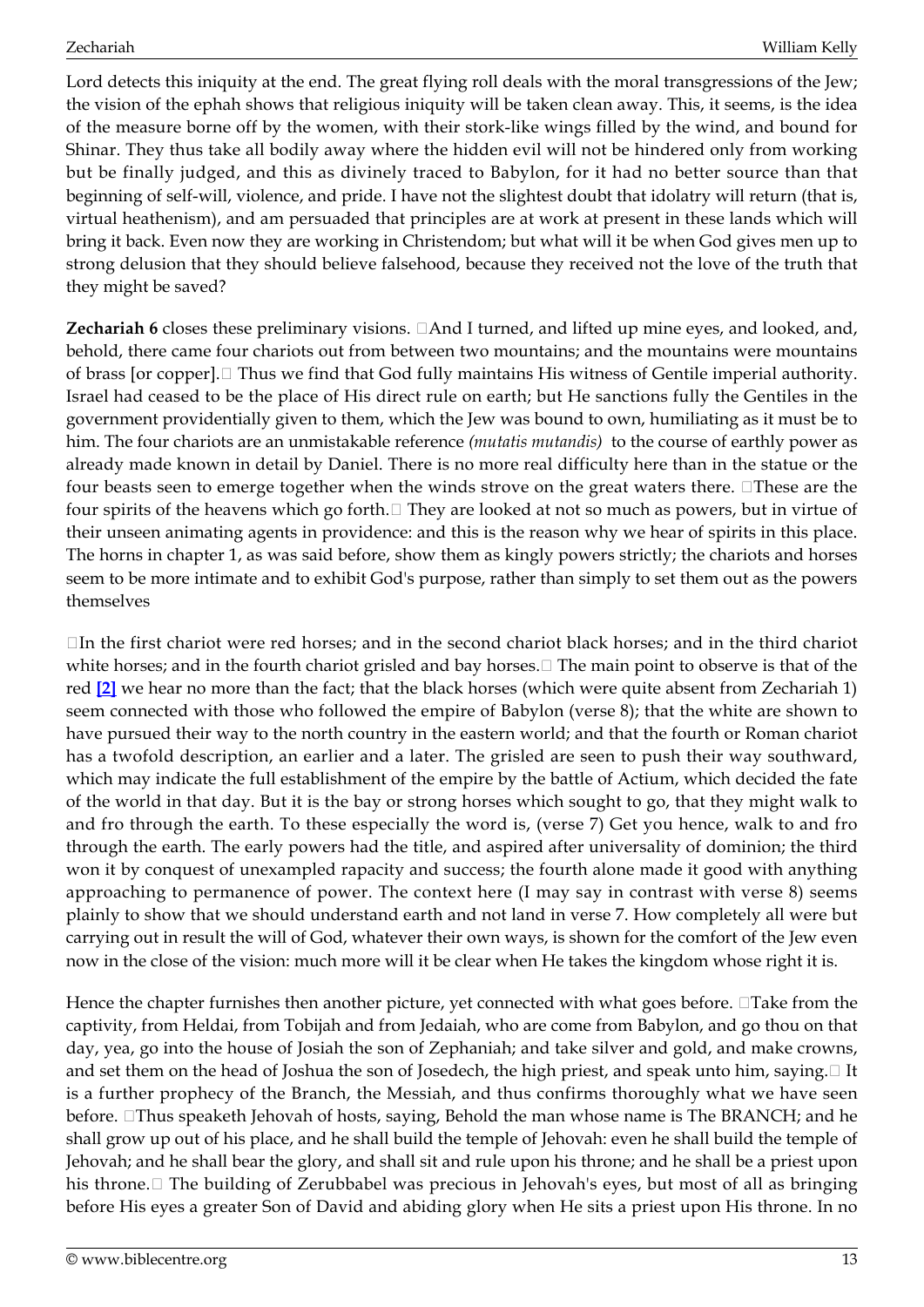sense was it true that Zerubbabel was a priest; in no sense was Joshua a king. The Messiah alone can build the glory and will display it to the glory of God here below. He is now the rejected King, a priest, the great high priest undoubtedly, but on His Father's throne, not yet on His own, as He Himself expressly declares and distinguishes in Rev. 3:21. He is now a priest after the order of Melchisedec; He will then exercise it in all its fulness of meaning (not as now Aaronically in the holiest, but) coming forth with refreshment for the conquerors over the hostile powers of the earth, blessing the most high God, the possessor of heaven and earth (manifestly so then), and blessing man, Himself the channel and security of all blessing for ever. Even he shall build the temple of Jehovah; and he shall bear the glory.  $\Box$  It is only prejudice which compels any one to bring in here the church; for the theme is clearly the kingdom, and embraces the Jews as His people on earth, as the temple is clearly that described in Ezekiel, not the New Testament habitation of God in the Spirit.  $\Box$  And the counsel of peace shall be between them both. $\Box$  Anything short of the Messiah is altogether inapt. Further, it seems far-fetched and, if intelligible, rather strange doctrine that the priesthood and royalty should be personified, and the last phrase mean that the counsel of peace is □between *them* both. □ The notion of Jew and Gentile is also intolerable. The only two persons named previously are Jehovah and the Branch. **[\[3\]](#page-26-2)**

<span id="page-13-0"></span>The crowns then were to be for Helem and his companions (ver. 14) not as their property but in memorial of the crowning of Joshua as the symbolic representative here of the Messiah; just as Zerubbabel was before, and as both together, sons of oil, were in Zechariah 4. What strikingly confirmed the provisional character of the then state of things and the symbol of Messiah's kingdom and the temple of Jehovah in the future is given in verse 15.  $\Box$  And those from afar off shall come and build in the temple of Jehovah; and ye shall know that Jehovah hath sent me to you. And it shall come to pass, if ye will diligently obey the voice of Jehovah your God.  $\Box$  So the passage abruptly terminates. Gentiles should come and help toward the temple of Jehovah which Messiah is to build (which could not be the one then in course of building, nor surely Herod's); and the Jews are left in this inexpressible solemnity on that hinge of personal responsibility, just indeed but ever fatal to the first man.

In the fourth year of king Darius we find a strain of prophecy, but broken up like the former into various sections. As to the idea that there was any different writer, it need scarce be said that it is a dream, and quite unworthy of serious consideration for a Christian One may in grace notice it for the sake of others, and seek the removal of the diligently gathered difficulties; but there is no sufficient internal ground whatever for such a thought. There is, it is true, the remarkable fact that Matthew, in quoting words in Zechariah 11, gives us the name of Jeremiah. But this is merely a difficulty, not a ground for denying Zechariah's title to the latter half or the last quarter of his prophecy. It is quite possible that Jeremiah may have predicted the same thing, and that Zechariah may have written what Jeremiah predicted, without affirming that this is the solution of the difficulty. Again, it appears that it was customary among the Jews in quoting from the prophets to take the great characteristic prophet, and to class others under his name. Thus there is a choice of solutions of the particular difficulty in question, which the late Dean of Canterbury was not justified in branding a  $\Box$ means of evading,  $\Box$  any more than he is to be followed in the frightful alternative of imputing an inaccurate memory to the evangelist and so compromising the Gospel. But in no way does the point fairly touch Zechariah, though some no doubt would like thereby to lower both the Old Testament and the New. It is enough to notice these facts by the way, in order not to be detained by such external points, while Biding any who may be perplexed by such an objection.

But it is plain that in the latter half of Zechariah the first two chapters are on the surface distinct from what follows. The occasion of Zechariah 7, 8 was the fact that certain feasts had been instituted by the Jews in consequence of the captivity. They were naturally much distressed that the hand of God should be stretched out against them, as proved by the humiliation to which they were reduced before the whole world. Hence they had recourse to fasts instituted for the purpose of bewailing their sins and imploring mercy before God. Some of these Jews felt now that Jehovah had appeared for the remnant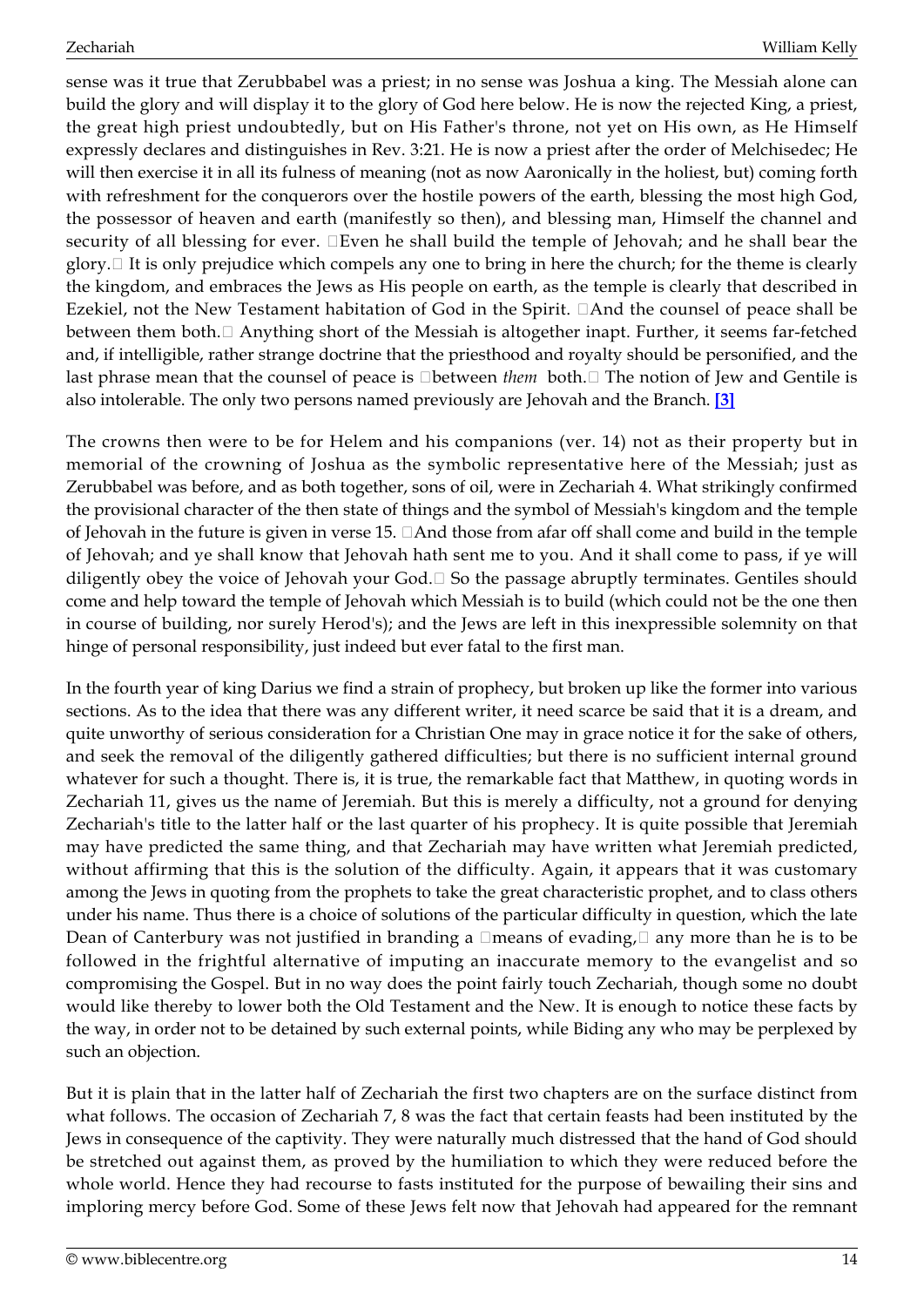and brought them back into the land; and, the temple approaching its completion, the continuance of these fasts was hardly suitable. This gives occasion accordingly to the prophet for a new communication from God. Then came the word of Jehovah of hosts unto me, saying, Speak unto all the people of the land, and to the priests, saying, When ye fasted and mourned in the fifth and seventh month, even those seventy years, did ye at all fast unto me, even to me? And when ye did eat, and when ye did drink, did not ye eat for yourselves, and drink for yourselves? Should ye not hear the words which Jehovah hath cried by the former prophets, when Jerusalem was inhabited and in prosperity.  $\square$ 

 $\square$  Execute true judgment (adds he), and show mercy and compassions every man to his brother. $\square$ Ordinances, whatever they may do, never take the place of practical righteousness, and still less of faith, in the sight of God. There may be, there is often, the utmost zeal for an external institution where the heart is far from Him. Need it be said how perfectly this falls in both with Isaiah before the captivity, and with the Saviour's application of Isaiah to the state of things then in Israel? But while the prophet shows how Jehovah had scattered the people, spite of the ritual observances, and that consequently having recourse to them was in no way the true remedy for a low or evil condition, although they might have their place along with the weightier matters, he fully predicts the blessing in store for Jerusalem.  $\Box$ Thus saith Jehovah of hosts; I was jealous for Zion with great jealousy, and I was jealous for her with great fury. Thus saith Jehovah; I am returned unto Zion, and will dwell in the midst of Jerusalem. $\Box$  He does not say that He *was*, but that He *would be.*  $\Box$ And Jerusalem shall be called a city of truth; and the mountain of Jehovah of hosts the holy mountain. Thus saith Jehovah of hosts; There shall yet old men and old women dwell in the streets of Jerusalem, and every man with his staff in his hand for very age.<sup>[1]</sup> Mark,  $\Box$  every man:  $\Box$  he is looking onward to the day when death should not be, as we are told in Isaiah.  $\Box$ Every man with his staff in his hand for very age $\Box$   $\Box$  not that there should not be the young, but that the old should not vanish away. It is the reversal of all past history  $\Box$   $\Box$  and he died,  $\Box$   $\Box$  and he died.  $\Box$ Under Messiah men will go on living and last out the whole millennial reign.  $\Box$  And the streets of the city shall be full of boys and girls playing in the streets thereof. Thus saith Jehovah of hosts; If it be marvellous in the eyes of the remnant of this people in these days, should it also be marvellous in mine eyes? saith Jehovah of hosts.  $\Box$  Not so; God is always waiting for that day.  $\Box$ Thus saith Jehovah of hosts; Behold, I will save my people from the east country, and from the west country; and I will bring them, and they shall dwell in the midst of Jerusalem: and they shall be my people.  $\Box$  Thus the sentence will be taken off from them.  $\Box$  They shall be my people, and I will be their God, in truth and in righteousness.  $\Box$ Then all the degradation to which they had been so righteously condemned would be completely effaced in the day of renewed and better and enduring glory for Israel.

This accordingly is turned to present practical profit in what follows. The chapter ends with showing that fasts should be changed into feasts, and sorrow into gladness. Compare the inverse in Matt. 9 in answer to the complaining disciples of John.) And not only should this blessedness be for Israel, but  $\Box$ in those days it shall come to pass, that ten men shall take hold out of all languages of the nations, even shall take hold of the skirt of him that is a Jew, saying, We will go with you: for we have heard that God is with you.  $\Box$  Such will be the complete change of the day of Jehovah.

Then we enter on two great burdens: the first of them running on from Zechariah 9 to the end of Zechariah 11; and the next taking up some special features of chapter 11, which are expanded in the last burden to the end of the book.

As to the first, beginning with chapter 11, it is said,  $\Box$ The burden of the word of Jehovah in the land of Hadrach, and Damascus shall be the rest thereof: when the eyes of man, as of all the tribes of Israel, shall be toward Jehovah.  $\Box$  We find accordingly the judgment of the nations which were near at hand. But further, while there should be the overthrow of Tyre and Sidon  $\Box$  while there should be sorrow therefore for Ashkelon and Gaza  $\Box$  it is written that there should be a state of confusion in Judah. But Jehovah would undertake the cause of the people.  $\Box$  And I will encamp about mine house because of the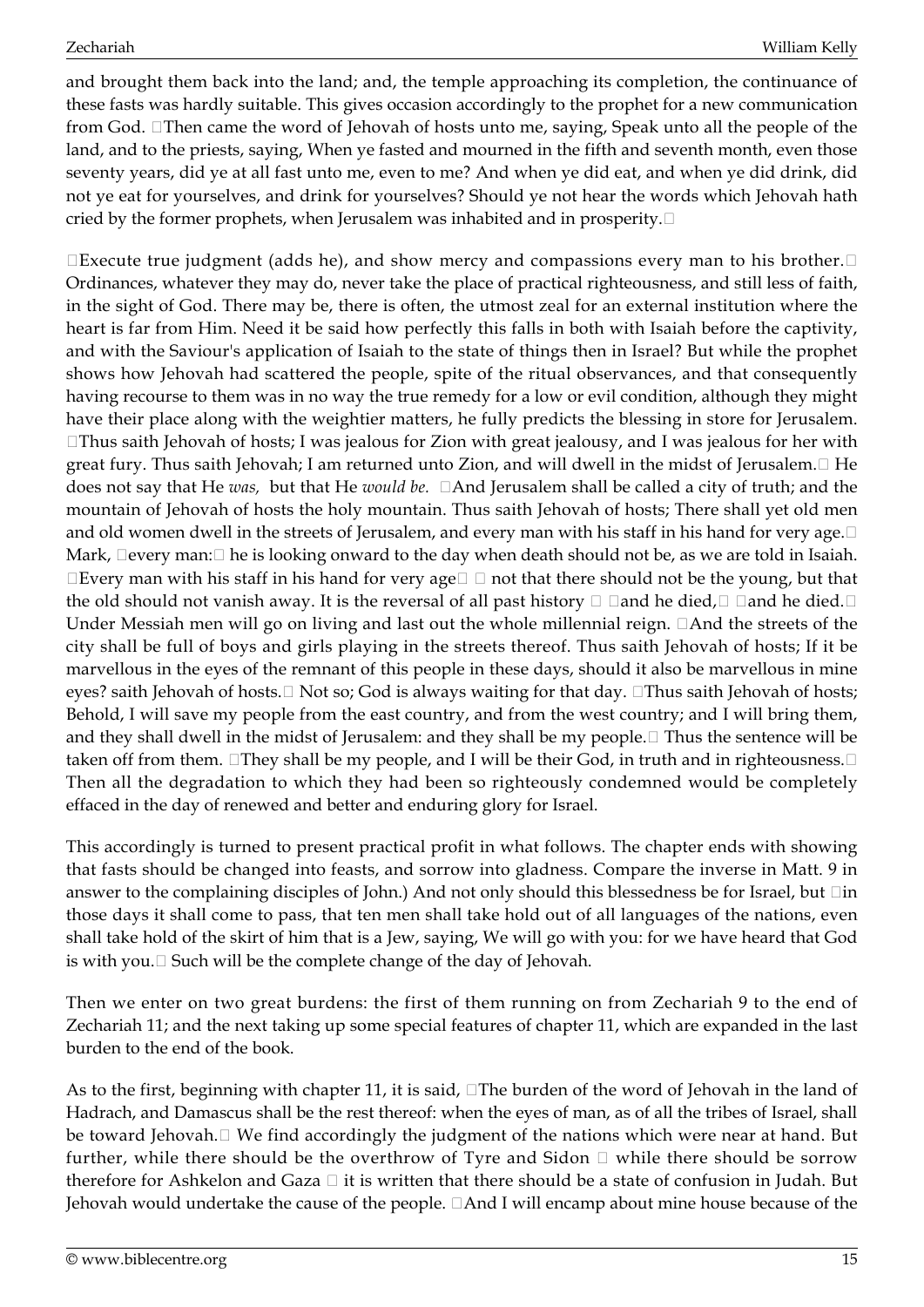army, because of him that passeth by, and because of him that returneth: and no oppressor shall pass through them any more: for now have I seen with mine eyes. $\Box$  This brings in the Messiah.  $\Box$ Rejoice greatly, O daughter of Zion; shout, O daughter of Jerusalem: behold, thy King cometh unto thee: he is just, and having salvation; lowly, and riding upon an ass, and upon a colt the foal of an ass.  $\Box$  We know how this is applied by the evangelists, just so far as was true then, and no farther, leaving for future fulfilment what did not then apply. It would be hard to wish for a finer instance of scripture exactitude where all is perfect. The mode of citation clearly shows the admirable manner in which the Holy Ghost is pleased to employ the Old Testament. There is first of all His title, and then His character, but *not* the consequences for others, of which unbelief deferred the accomplishment.

As to the early verses of the chapter there seems no reason to question that they distinctly apply to the march of Alexander's army and the heavy blows struck north and south of Judea after the battle of Issus (as well as certain successes of Jews long afterwards over Greeks), and above all to Jehovah's then protection of His house when the conqueror of the east passed by on his return westward to secure the coasts of the Mediterranean before pushing into the interior of Asia (ver. 8). Even rationalists admit the exact parallel between the list of his captures and the places which gave him especial trouble in besieging them, as Tyre and Gaza; as well as the long subsequent Maccabean victories. But plain as this is and in its measure important, how much more so is it to see that as a whole the prophecy like others is of no isolated interpretation? It joins all the rest in converging on the great events of the last days when the King shall make goad the sure mercies of David, now established in His resurrection, by coming to them, not as before in humiliation but in power and glory (though that be the pledge of this), and sounding the trumpet as He defends themselves visibly (not His house as erst invisibly in His providence), and saving them in that day as the flock of His people, when they shall be more conspicuous for strength against all adversaries than they have ever been for weakness and fear, and they shall walk up and down in His name, saith Jehovah.

The prophecy most plainly renews the time of the judgment when Jehovah is seen cutting off the chariot from Ephraim, and the horse and the battle bow from Jerusalem. At that very time He will undertake for the Jew. ITurn you to the strong hold, ye prisoners of hope: even to-day do I declare that I will render double unto thee; when I have bent Judah for me, filled the bow with Ephraim, and raised up thy sons, O Zion, against thy sons, O Greece, and made thee as the sword of a mighty man.  $\Box$  This is the more remarkable, because Greece was then coming forward and soon going to overthrow the Persian master of Israel; but the day comes when the sons of Zion shall surely overthrow Greece If this has never yet been, it remains to be.  $\Box$  And Jehovah shall be seen over them. $\Box$  This clearly marks when the accomplishment must be, even when the glory of Jehovah shall be manifested in this world.  $\Box$  And Jehovah shall be seen over them, and his arrow shall go forth as the lightning: and Jehovah God shall blow the trumpet, and shall go with whirlwinds of the south.  $\Box$  It is really no small absurdity to apply all this to anything that has ever been since here below.

We see that Greece does not merge in the beast when it rises from the abyss according to the energetic symbolical language of the Revelation. We must leave scope for all the actors in the final crisis, for the eastern as well as the western powers, and others of less moment who move rather independently. The last resuscitated empire will represent the previous universal empires as to their principles,  $\Box$  that is Babylon, Medo-Persia, and Greece,  $\Box$  but will not have their dominions.

The principle is one thing, their territorial possessions another. It seems plain from Daniel 2 that there will be a representative of all in that day when the blow falls on the feet of iron-clay and breaks them to pieces. Then we find the gold and silver and the brass and iron not all changed into iron, but each with a representative, not excepting even Babylon, although the Roman only retain among them imperial power. Thus there will be a representative of Persia, and so it exists now. There will be a representative of Greece, as we know it has begun to be represented afresh, but it will assume, I suppose, a more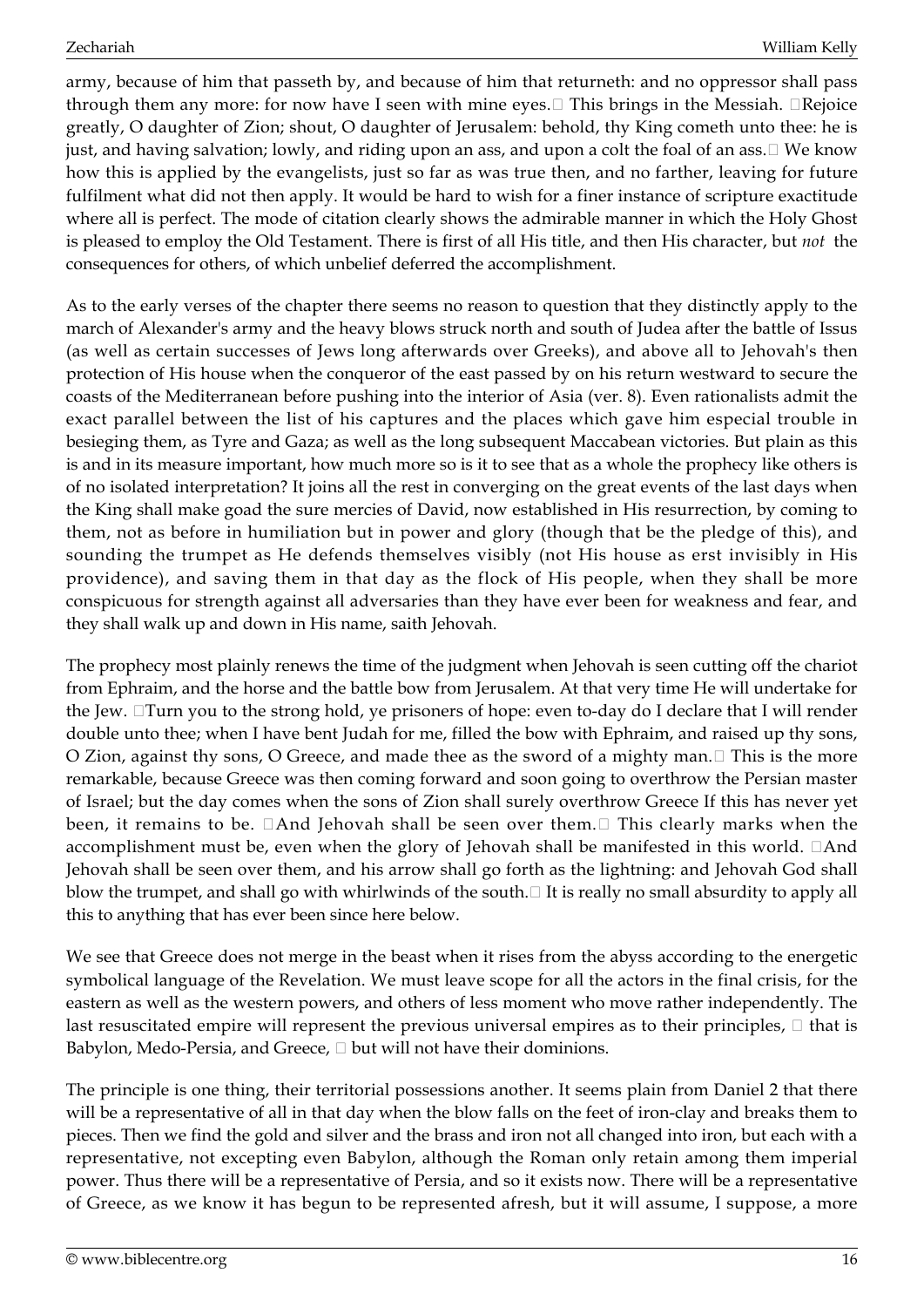definite form and greater importance. Assyria, as we have frequently seen, will be represented by the king of the north where the Ottoman Porte is now  $\Box$  I do not say properly or formally Russian, but certainly a power in league with Russia, subservient to its policy and maintained by its influence. The remoter power will be its suzerain, which seems to me implied in Daniel's description (Dan. 8:24). It will be an energetic power, which is far from being true now any more than of Greece. As we know, neither can keep head against external foes or maintain order in their own dominions: such is their state of prostration or disorganisation. But there will be a vast development, and with it may be great rapidity. It would appear that much of it will be brought about by Russian power, no doubt to further their aggressive policy. I believe that this lies before Greece; but, coming into collision later with Judah, its total overthrow is shown here in a general way.  $\square$  Jehovah of hosts shall defend them; and they shall devour, and subdue with sling stones; and they shall drink, and make a noise as through wine; and they shall be filled like bowls, and as the corners of the altar. And Jehovah their God shall save them in that day as the flock of his people.  $\Box$  Thus we see the union of future power and glory on earth with the statement that He should come having salvation.  $\Box$  For how great is his goodness, and how great is his beauty! $\Box$  The general beneficence of His reign follows.

In Zechariah 10 it is shown how God will make use of Judah and Ephraim in that day. He will fight not merely *for* them, but in and by them. It is a great mistake to suppose that all will be accomplished by Jehovah single-handed. There is a judgment which He will execute on His appearing from heaven, in which the Jews can have no part whatever, namely, the destruction of the beast and the false prophet, with the flower of the rank and power of the revived Roman empire. Thus the western powers will be completely crushed by the Lord coming in judgment from heaven. After that He will use both Judah and Ephraim, as we see here, to deal with other refractory Gentiles.  $\Box$ When I have bent Judah for me, filled the bow with Ephraim, and raised up thy sons, O Zion; $\Box$  and so He further says:  $\Box$ Out of him came forth the corner, out of him the nail, out of him the battle bow, out of him every oppressor together. That clearly shows the meaning.  $\Box$  And they shall be as mighty men, which tread down their enemies in the mire of the streets in the battle: and they shall fight. **[\[4\]](#page-26-3)**

<span id="page-16-0"></span>But this judgment is not a description of the empire and its doom, with that of its adherents. The western powers will have gone deeper in evil, and must fare accordingly. Having enjoyed unexampled privileges, they will finally turn them to the boldest impiety and lawlessness, coupled with the highest pride; and so the Lord reserves the blow to Himself. When the last Assyrian comes up against the land, he will find the two tribes there; and perhaps on the last occasion (for there are two attacks on the city of Jerusalem in the future) Israel may be there too, as we shall find further on in this prophecy. The same thing, I think, appears in Isaiah 38, 39. We can easily understand the flocking thither of Ephraim between the two assaults. This is the main question that might be raised. The Lord here promises to strengthen the house of Judah, and save the house of Joseph. Most evidently, therefore, it is the future ingathering of the whole nation, the  $\Box$ all Israel  $\Box$  that is to be saved.  $\Box$ I will hiss for them, and gather them; for I have redeemed them: and they shall increase as they have increased. And I will sow them among the people: and they shall remember me in far countries; and they shall live with their children, and turn again. I will bring them again also out of the land of Egypt, and gather them out of Assyria. $\Box$  It is not a mere remnant returning from Babylon, but a complete ingathering of the people from every quarter, taking the north and the south more particularly into account, and specifying them here. Then Jehovah summarily puts down the pride and power of all their enemies.  $\Box$  And I will strengthen them in Jehovah; and they shall walk up and down in his name, saith Jehovah.  $\square$ 

But Zechariah 11 is still more solemn, and brings other and deeper elements into the final scene. <sup>O</sup>Open thy doors, O Lebanon, that the fire may devour thy cedars. Howl, fir tree; for the cedar is fallen; because the mighty are spoiled: howl, O ye oaks of Bashan; for the forest of the vintage is come down.  $\Box$  They are vivid figures of judgment on the outward strength and the dignity of the Jews. The rulers are in grief and dismay at their spoliation when their hopes once more beat high. Their river, even then as ever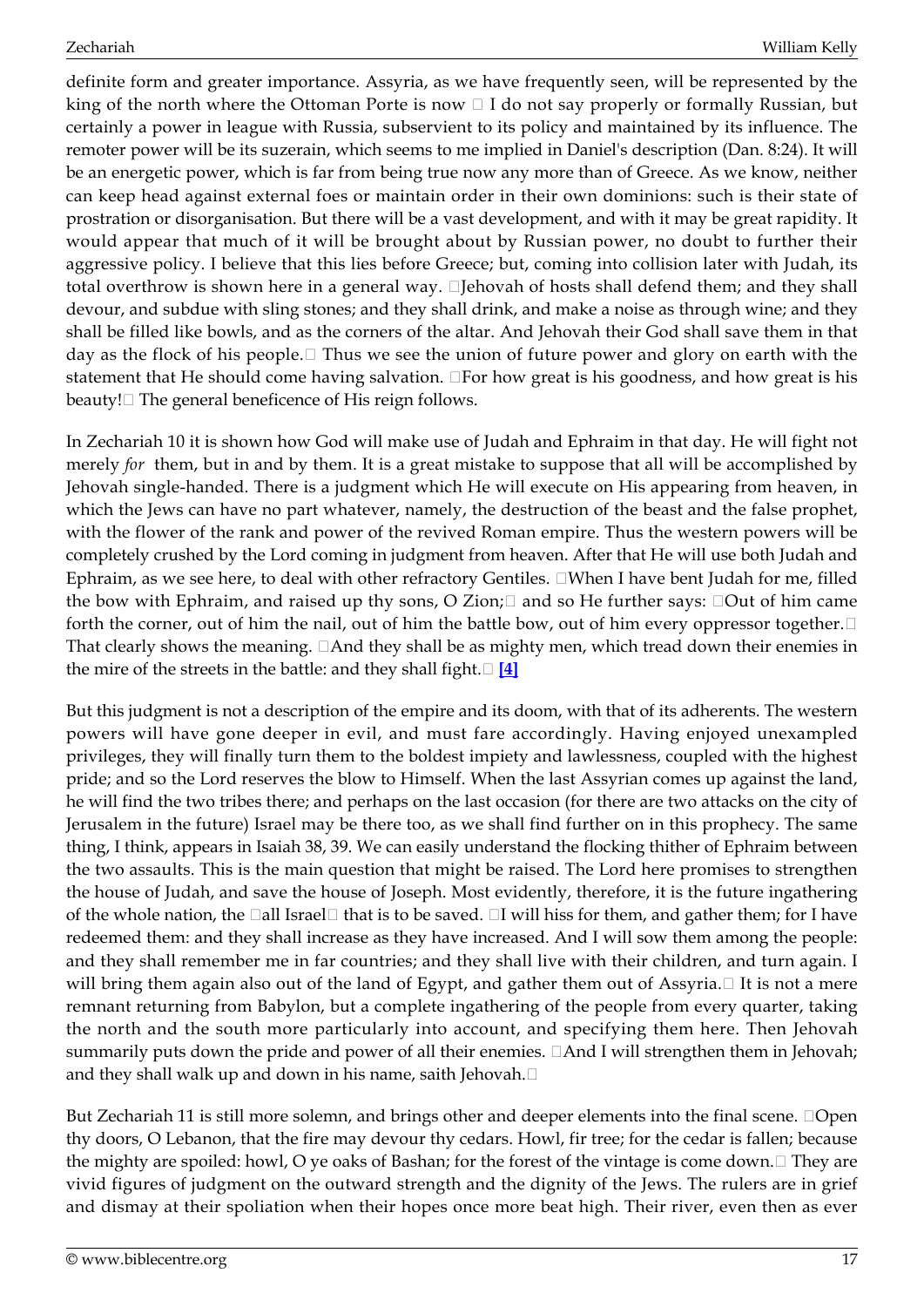figuring national resource and power, suffered no less. IThere is a voice of the howling of the shepherds; for their glory is spoiled: a voice of the roaring of young lions; for the pride of Jordan is spoiled. The nations are gathering against Jerusalem. Thus saith Jehovah my God; Feed the flock of the slaughter.  $\Box$   $\Box$  Flock of the slaughter  $\Box$  means those of Israel that men devoted to persecution, to whom the Lord's heart specially turned:  $\Box$ Whose possessors slay them, and hold themselves not guilty: and they that sell them say, Blessed be Jehovah; for I am rich: and their own shepherds pity them not. These godly Jews are in peculiar distress and danger. While the Jews themselves as a whole are hated by the nations, the true-hearted ones are hateful to their own brethren. Thus their state is outwardly deplorable.  $\Box$  For I will no more pity the inhabitants of the land, saith Jehovah: but 10, I will deliver the men every one into his neighbour's hand, and into the hand of his king: and they shall smite the land, and out of their hand I will not deliver them.  $\Box$  It is the final trouble of Jerusalem.  $\Box$  And I will feed the flock of slaughter, even you, O poor of the flock.

The crisis brings to light a remarkable under-current. What lay at the bottom? and how can one account for such a state of things? The prophet accordingly in a symbolical method, which shows us the same hand and mind as the earlier part of the book where it abounds, proceeds to explain how it came to pass.  $\Box$  And I took unto me two staves; the one I called Beauty, and the other I called Bands; and I fed the flock. $\Box$  As we saw with Joshua and Zerubbabel before, so now the prophet personates first of all the Messiah, and then the Anti-Messiah. From verse 7 to 14 he personates the Christ; from verse 15 to the end he personates Antichrist, as he was directed.

 $\Box$ I took unto me two staves; the one I called Beauty, and the other I called Bands; and I fed the flock. $\Box$ These staves represent the authority that properly belongs to the Messiah. The first staff he breaks in verse 10. This is in view of the awful condition of the Jews.  $\Box$ Three shepherds also I cut off in one month; and my soul loathed them, and their soul also abhorred me.  $\Box$  There was no sympathy between Christ and those who led or misled the people  $\Box$  the shepherds, as they are called, who do not answer to Christian ministers, as the ignorant are apt to fancy, but mean the chief government of the nation.  $\Box$ Then said I, I will not feed you: that that dieth, let it die; and that that is to be cut off, let it be cut off; and the rest eat every one the flesh of another. I Then Jehovah Messiah, personated by the prophet, takes His staff, even Beauty, and cuts it asunder, that He might break His covenant that He had made with all peoples. It is not the people of Israel, but all the nations in relationship with Him.

In short the rejection of the Messiah made it impossible to gather all nations. This seems a plain allusion to the great prophecy of Jacob: The sceptre shall not depart from Judah, nor the lawgiver from between his feet till Shiloh come; and to him shall the gathering [or obedience] of the peoples be. $\Box$  The condition of the Jews made it no longer a question of accomplishing this great and blessed purpose of His kingdom. The Hebrew word in ver. 10 signifies  $\Box$  peoples;  $\Box$  and so it is in Genesis 49:10:  $\Box$  To him shall the gathering of the *peoples* be.□ It is very important for the proper understanding of both. One letter makes all the difference.

Thus the unreadiness morally of the Jews for the Messiah made it impossible to gather the peoples. Their sight was abhorrent to Him, and in point of fact He was not tolerable to them. There was no groundwork therefore for gathering the peoples. It could not be then and must be postponed, but not abandoned save only for the present. So the staff Beauty was broken, the image of the authority of God to carry out this end now. But He will surely put it in force on behalf of all the peoples whom He will gather around Israel when they bow and bless their Messiah. For the time it disappears. The staff was broken in that day; and so the poor of the flock who waited upon Him knew that it was the word of Jehovah. His secret is with those that fear Him.

Then comes another development far more awful and of endless moment.  $\Box$  And I said unto them, If ye think good, give me my price; and if not, forbear. So they weighed for my price thirty pieces of silver. It was not only that the purpose of gathering the nations was postponed, but Christ also was sold unto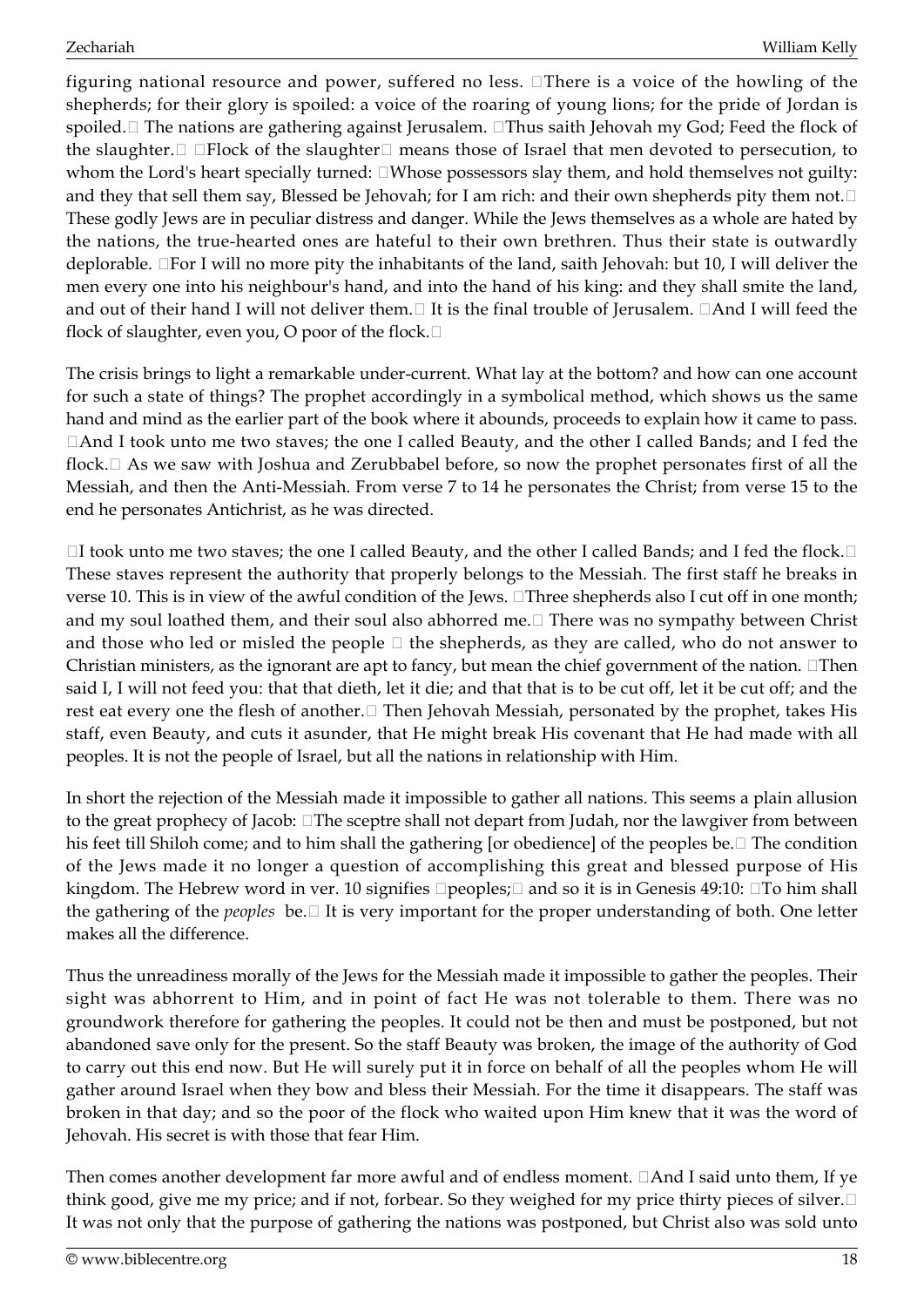death by His own! and at what a price!  $\Box$  He came unto his own, and his own received him not.  $\Box$  The consequence was the other staff had to be broken.  $\Box$  Then I cut asunder mine other staff, even Bands.  $\Box$ This went far beyond interfering with the gathering of the peoples; its effect was  $\Box$ to break the brotherhood between Judah and Israel. God would not even gather Israel now, Not only would He not gather the nations round the Messiah according to His earthly purpose of blessing; but He would not even assemble the Jewish people. Thus the rejection of Jesus during His life made it impossible to gather the Gentiles, the rejection of Jesus in His death broke for the time all hopes of gathering Israel. The Jews must be scattered instead of Israel being gathered. All such plans were shattered for the time.

This introduces at once the final struggle. The whole of the wonderful dealings of God with Christianity are passed over. They are not, and could not be, the proper theme of Old Testament prophecy, though words here and there leave room for and illustrate most important points and prove that all was known from the beginning. The immense system of the church, the mystery of Christ, fills up the gap between verses 14 and 15, which last at once plunges us into the dismal circumstances at the end of the age.  $\Box$ And Jehovah said unto me, Take unto thee yet the instruments of a foolish shepherd. $\Box$  Having brought in Christ up to His death, now he brings in the Antichrist as it were straight upon Him. Obviously there is a moral link and a real allusive contrast between the two. So He Himself tells the Jews in John v. that if they would not have Him who came in the Father's name, they would receive the one who comes in his own name. If in the evangelist the two are brought together, we need not wonder that Zechariah does the same after his manner.  $\Box$  Take unto thee the instruments of a foolish shepherd. For, lo, I will raise up a shepherd in the land, which shall not visit those that be cut off, neither shall seek the young one, nor heal that that is broken, nor feed that that standeth still.  $\Box$  The exact contrary Christ did:  $\Box$ but he [the Antichrist  $\Box$  sad contrast!] shall eat the flesh of the fat, and tear their claws in pieces. Woe to the idol shepherd that leaveth the flock! the sword shall be upon his arm, and upon his right eye: his arm shall be clean dried up, and his right eye shall be utterly darkened. The judgment of God shall be upon him. It is described here in terms suitable to a shepherd; but we know how it will be accomplished in the Antichrist.

Then comes the last burden of the prophet, which sets out the consummation in great prominence: only instead of confining us to an account of this alone, he interweaves once more a beautiful allusion to Christ the suffering man, yet we shall find nothing detailed, but connected with the subject in hand.

 $\Box$  The burden of the word of Jehovah for Israel, saith Jehovah.  $\Box$  Let it be marked here, that the whole people are before Him now. It is not merely Judah. The burden of the word of Jehovah for Israel, saith Jehovah, which stretcheth forth the heavens, and layeth the foundation of the earth, and formeth the spirit of man within him. Behold, I will make Jerusalem a cup of trembling unto all the people round about, [it is the peoples again, not of course the Jews,] when they shall be in the siege both against Judah and Jerusalem. And in that day will I make Jerusalem a burdensome stone for all peoples: all that burden themselves with it shall be cut in pieces, though all the people of the earth be gathered together against it. In that day, saith Jehovah, I will smite every horse with astonishment, and his rider with madness: and I will open mine eyes upon the house of Judah, and will smite every horse of the people with blindness. And the governors of Judah shall say in their heart, The inhabitants of Jerusalem shall be my strength in Jehovah of hosts their God. In that day will I make the governors of Judah like an hearth of fire among the wood, and like a torch of fire in a sheaf; and they shall devour all the people round about, on the right hand and on the left: and Jerusalem shall be inhabited again in her own place, even in Jerusalem. I This, of course the end of the age, is to bring in the full time of blessing for Jerusalem, out of that furnace of affliction, when all nations hang around with open mouth to devour, but in vain. They will not only be disappointed, but themselves be devoured of Him who in that day reverses the long penalty, and protects Jerusalem for evermore.

But it would involve prophecy in miserable confusion to assume that these mean the western powers,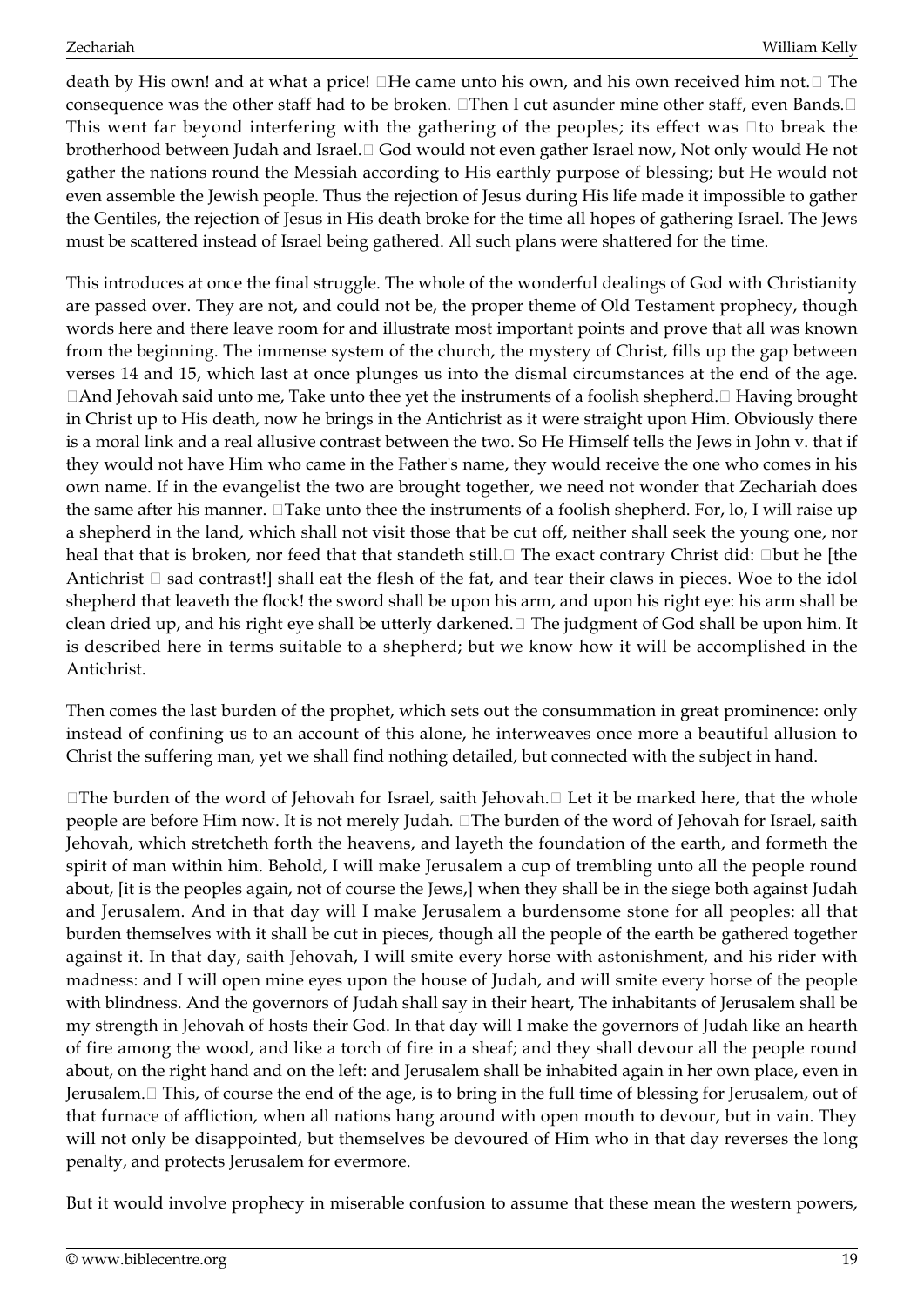which at this time will have been totally overthrown by the Lord's judgment, as already explained. (Rev. 19) All nations must mean here the hostile Gentiles who take up arms against Israel, after the destruction of the beast, and his vassal king of the west, with their false prophet ally in Jerusalem. They are the nations in league with the king of the north, and quite opposed to the beast, though openly the antagonist of Israel. In fact all nations in the prophets never mean the western powers, but all that remain after the ruin of the beast and the horns. This may be to some an important help in interpreting these scriptures. The western powers are only a part of the nations, a particularly favoured and responsible part, with a defined relation to the Jew and even Christ, both in the past and. in the future. Their position is peculiar and their responsibility; so their guilt is apart, and their judgment also. The western powers compose a special parenthesis; their connection is exclusively with the Jews, never with Israel. If this is apprehended, it may serve to make distinctions plain, which are all-important to him who would understand the divine chart of unfulfilled as well as fulfilled prophecy.

 $\Box$  Every horse  $\Box$  here has been frequently referred to as a great array of western cavalry: why it should be  $\Box$ western $\Box$  does not appear. I am sorry to differ from any who say so; but the inference completely fails. There is no doubt about the cavalry: whence it comes depends on no theory, but on the accurate and full examination of scripture as to that time. I think that all who so take it mistake the true bearing, not of this passage only, but of the then situation. Besides, easterns are more remarkable for cavalry than westerns in general. Infantry was always the right hand of Roman armies; and so it has continued in the west, and will, I doubt not, spite of modern inventions, to the last. But the easterns are described as very particularly notorious for their abundance of fine and showy cavalry. Other evidence may appear as we go on, which I trust will commend itself to all unprejudiced minds; for the point is not without importance. It is a difference found among prophetic students generally, growing out of the confirmed habits of thought which tended to make everything of the beast and his satellites the ten kings.

Indeed the reason lies further back still; for it clearly is an off-shoot of the old system which loved to see the Pope in every evil one whom scripture denounces as the enemy of God's people. It was really therefore the narrowness of mind which shut the vast field of prophecy up to the limits of the circumstances which we Christians or rather Protestants were connected with. In truth, properly speaking, this is not the scheme of prophecy at all. As the rule, it embraces for its subject-matter the earth and all the nations of which the Assyrian will be the head. The imperial course of the four beasts is an exceptional intermediate system, of which Daniel treats, and Zechariah in a measure, but only touched incidentally by the general stream of the prophets greater or lesser. It is no doubt of deep interest, but still a very small part of the prophetic vista.

We must then distinguish between the Lord appearing in flaming fire, taking vengeance on those that know not God, etc., and the earthly judgments He will after a certain interval execute, as in Zechariah 12. This is not His appearing to destroy the beast and the false prophet. It is afterwards that He makes Jerusalem a cup of trembling to the nations. His first judgment is on the apostates, whether Jews or Gentiles. Jerusalem will tremble for her own sins and punishment. Instead of its being as yet a cup of trembling to others, the city must bow under the Lord's righteous dealing with her own misdeeds. But when the Gentiles rise up against the chosen city,  $\Box$ In that day shall Jehovah defend the inhabitants of Jerusalem. When He appears in glory from heaven, and the beast and the false prophet are cast alive into the lake of fire, there will be no question of such a defence of the city still defiled, but of purging it of the rebels. The man of sin will have been sitting as God in the temple of God, who will not have the iniquity passed lightly over; neither on the other hand will He turn His back after His appearing till the evil is judged thoroughly, and He can reign in righteousness over them. In that day shall Jehovah defend the inhabitants of Jerusalem, and he that is feeble among them at that day shall be as David. When Antichrist was suddenly overwhelmed, the Jews took no part whatever in that most solemn act. Long before, according to His warning (Matt 24:16), the godly ones had fled from Jerusalem. They were not inhabitants of Jerusalem from the day the abomination of desolation was set up in the sanctuary, but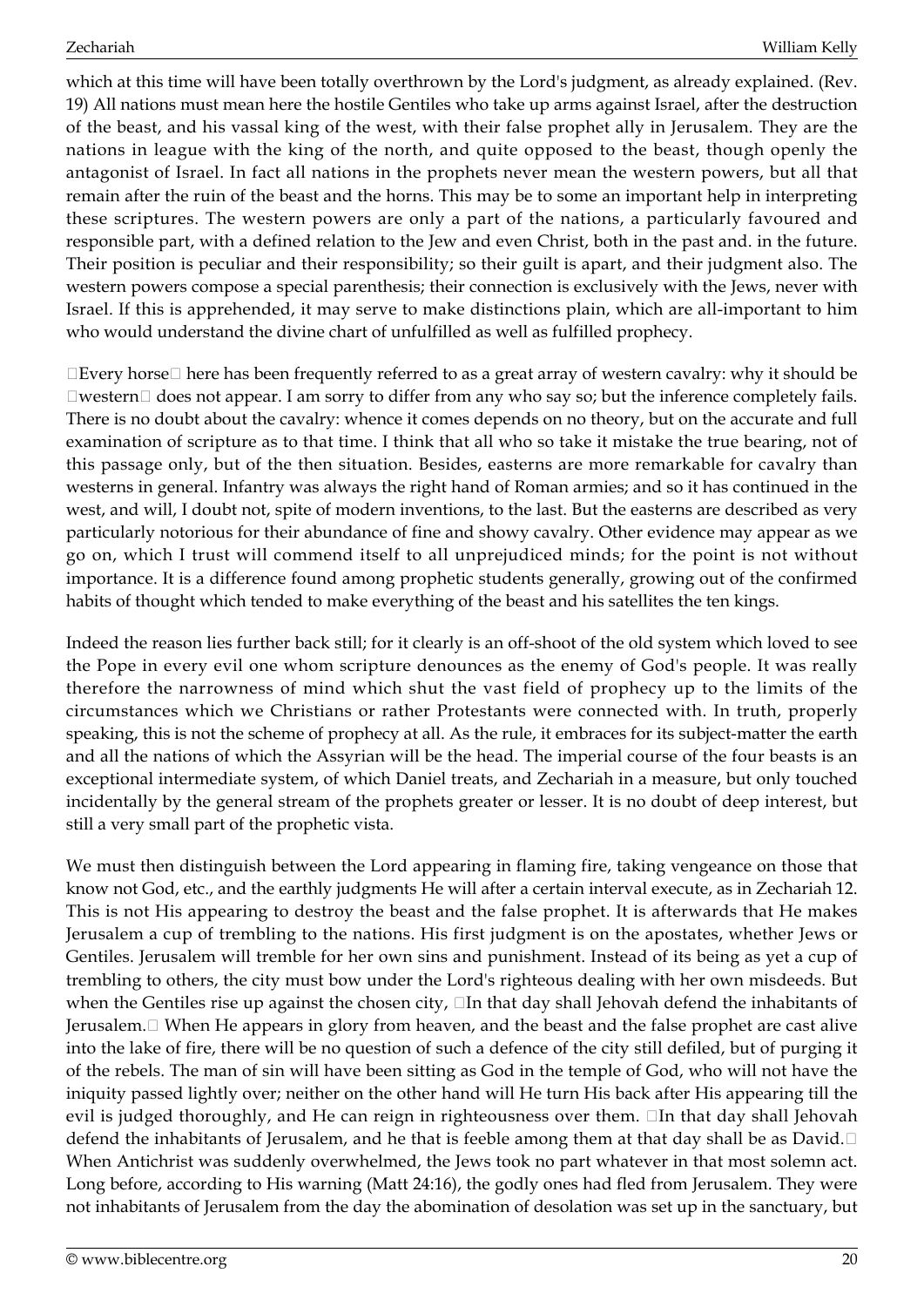had deaf here and there through horror at their sin, and for refuge from the predicted tribulation.  $\Box$ And the house of David shall be as God,  $\Box$  as the angel of Jehovah before them. And it shall come to pass in that day that I will seek to destroy all the nations that come against Jerusalem. $\Box$ 

<span id="page-20-0"></span>Here again the difference of time and circumstance is as plain as can well be conceived.  $\Box$  And I will pour upon the house of David and upon the inhabitants of Jerusalem the spirit of grace and of supplications; and they shall look upon me **[\[5\]](#page-27-0)** whom they have pierced, and they shall mourn for him, as one mourneth for his only son, and shall be in bitterness for him, as one that is in bitterness for his firstborn. In that day shall there be a great mourning in Jerusalem, as the mourning of Hadadrimmon in the valley of Megiddon. And the land shall mourn, every family apart; the family of the house of David apart, and their wives apart; the family of the house of Nathan apart, and their wives apart; the family of the house of Levi apart, and their wives apart; the family of the house of Shimei apart, and their wives apart; all the families that remain, every family apart, and their wives apart. $\Box$  Thus our prophet gives the general account of Jehovah's gracious action, when He espouses the cause of the remnant already delivered from the inward evil, and exposed to the attacks of the nations who believe not that Messiah is with His people. And now that this mighty overthrow of the gathered Gentiles has been wrought, an immensely deepened spiritual work goes on in their souls. The word of God enters profoundly into their conscience, the effect of which is that each retires alone as it were before God. For indeed their grief of heart is such that they feel the need of having to do with Him alone: if they could bear another's presence than His against whom they had so variously and long sinned, what could any other avail at such an hour? No; they must go to the Lord with it all  $\Box$  to the very One who is not more surely their Jehovah-Elohim than their pierced Messiah! It is not despairing remorse, but a gracious sorrow. It is selfjudgment that takes to heart their own sin, that looks back at all without excusing any, that takes God's side against every evil way, and above the rest their shameless rejection of His Messiah. All, no matter how far back, own it as their own sin. So they mourn as for their only son  $\Box$  a mourning in love, but with the deepest pain and shame that they had so treated Him who loved them perfectly. This is what they most feel now  $\Box$  it was against Him.

Thus too, we find certain families mentioned with a very peculiar choice and beauty. The family, we are told, of the house of David, beginning with the very highest or royal line.  $\Box$ They mourn, $\Box$  as it is said,  $\Box$  the family of the house of David apart, and their wives apart.  $\Box$  But the family of the reproving prophet is also there: the descendants of Nathan are mourning too. Instead of now reproving David, they unsparingly judge themselves, and confess each his own sin. Grace no doubt can identify itself with others' sins; but this cannot rightly be unless one walks with God in pure conscience. Here it is the thorough repentance of those who are the first to own their long and guilty blindness. Hence it will be no question of David exposed before Nathan, or of Nathan dealing with David: each will find his own sin, and all will deplore their common sin against the Messiah.

<span id="page-20-1"></span>But further still, this might be said to be when the nation was grown up into a maturity of greatness. The work, however, will go farther back still; it will mount right up to the beginning. For as we read,  $\Box$ The family of the house of Levi apart, and their wives apart; the family of Shimei apart, and their wives apart. Notoriously Levi and Simeon, **[\[6\]](#page-27-1)** or Shimei, were the very heads who conspired in revenge for their sister Dinah, and caused the names of the sons of Jacob to stink in the earliest days; and now the posterity of the two who were together in their cruel wickedness are named together in bending alone to confess each his guilt before Jehovah. There is no more beautiful description of the power of divine grace in searching the heart, fully trusting in the Lord, yet condemning one's sins to the uttermost. There is nothing finer in its way than the view it gives of the operation of the Spirit on the conscience, which so isolates the soul that we hear of the husbands apart, and their wives apart. The closest relationship is as nothing in presence of sin and God as its judge. Each must be alone: the husband apart and the wife apart, shut out from every influence and thought save of what He is spite of what each had been to Him whom they pierced, yet who died for them. The whole work must be done  $\Box$  the work not of deliverance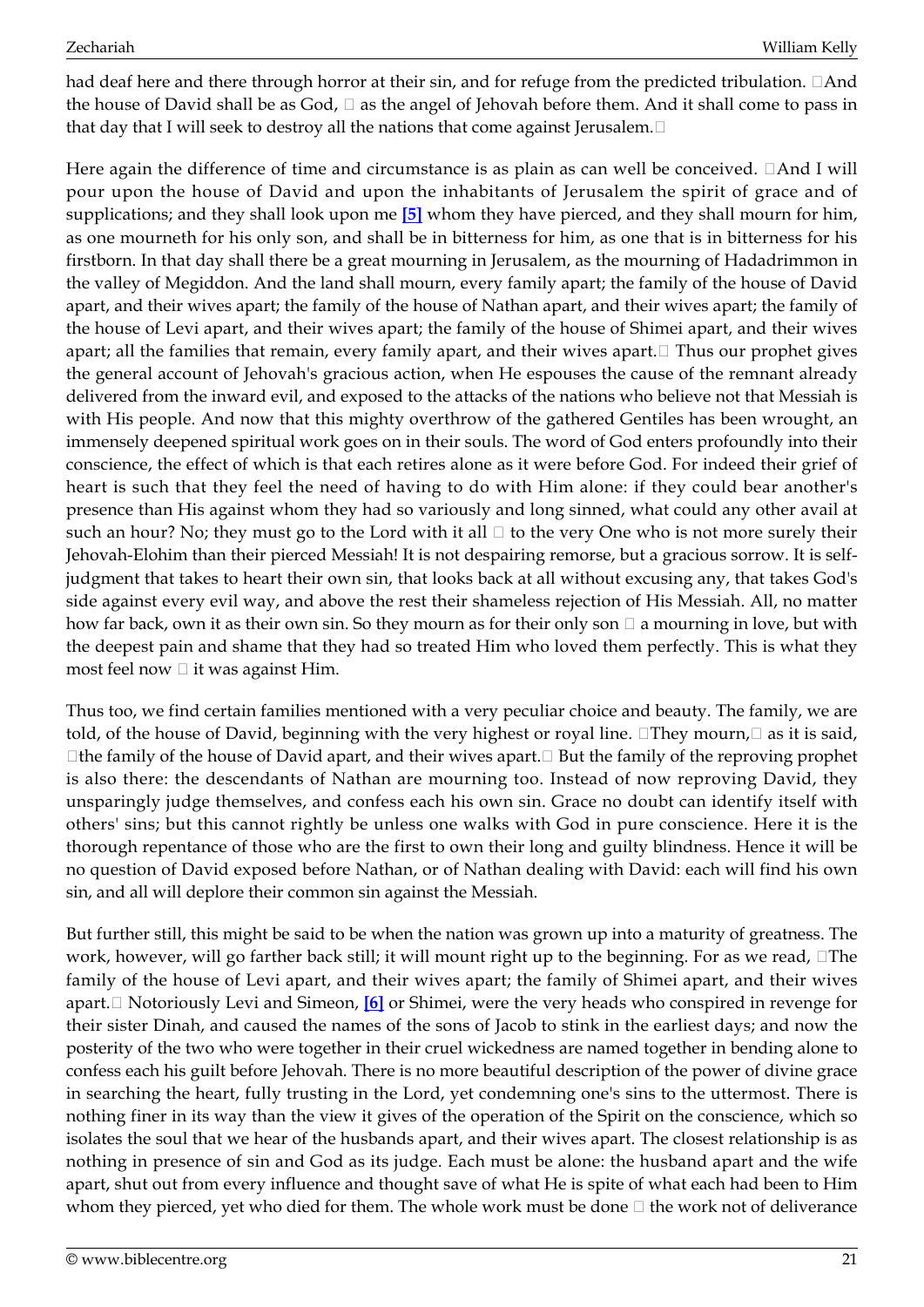only, but of restoration in conscience before God.

It is not that they were not quickened before, nor that they only now first knew real compunction of conscience by the Spirit of God. But the dealing of the soul with God and under His truth is far more profound when the sense of danger is gone and the power of God has wrought unmistakable deliverance. In this case, as we have seen, not only was the beast destroyed who rose up against the Lamb, but now the open and earthly enemies of Israel. The rich and manifest mercy opens the heart, and conscience unburdens itself before God.

It seems to be after the destruction of the king of the north. Till then the Jews will be harassed and threatened. They will be in circumstances of danger and difficulty until the Lord has won the final victory for them. Not till then will there be the full work in their souls. He can then use them freely, as they can enjoy Him without a question. They will have been converted before; but this brings them by self-judgment in all that dishonoured and grieved Him into the communion of His mind and love. So true is the distinction between the two things for the Israelite as well as the Christian.

 $\Box$ In that day there shall be a fountain opened to the house of David and to the inhabitants of Jerusalem for sin and for uncleanness. If is not merely that they will  $\Box$ look on him whom they have pierced,  $\Box$  but besides there is the washing of water by the word. There is no such thing in scripture as a fountain of blood, spite of our own poet Cowper. To be cleansed with blood is not enough. We need to be bathed in water and to wash our feet also day by day. And all this we have in our Lord Jesus.  $\Box$ This is he that came by water and blood, even Jesus Christ; not by water only, but by water and blood.  $\Box$  He cleanses His people morally as well as atones for them.

But in Zechariah 13 it is the water, not the blood. Here the Spirit uses the word as the moral power of the death of Christ doubtless; but still it is the word. Along with expiation, before God we need communion with the truth practically. Then appears the result for others.  $\Box$  And it shall come to pass in that day, saith Jehovah of hosts, that I will cut off the names of the idols out of the land, and they shall no more be remembered: and also I will cause the prophets and the unclean spirit to pass out of the land. Everything now is weighed that was offensive to God's character.  $\Box$  And it shall come to pass, that when any shall yet prophesy, then his father and his mother that begat him shall say unto him, Thou shalt not live; for thou speakest lies in the name of Jehovah. $\Box$  How many and grave had been the defilements, uncleannesses, and false prophesyings in the days of Antichrist! False Christs and false prophets had abounded then. All this will now be completely purged out.

 $\Box$  And his father and his mother that begat him shall thrust him through when he prophesieth.  $\Box$  They will play the part of Phinehas now in indignation at what dishonours the Lord.  $\Box$  And it shall come to pass in that day, that the prophets shall be ashamed every one of his vision, when he hath prophesied; neither shall they wear a rough garment to deceive.  $\Box$  Most seem disposed to take the two next verses as a continuation of the deceiver, who now repudiates any such claim, professes nothing but a mean condition, and either pretends that the idolatrous marks in his hands were the effects of maiming in grief for friends, or alleges that he was already punished for life, though not put to death for his fault.

This may be a simple enough meaning; but it certainly presents a poor sense of verse 6. Others accordingly apply it to Christ thus:  $\Box$ But he shall say, I am no prophet, I am an husbandman; for man acquired me as a slave from my youth.  $\Box$  This last is a difficult passage, because it brings in Christ in so abrupt a manner; if I mistake not, contrasted with the false prophets, as we saw similarly with the shepherds. Just as in Zechariah 11 so in this, He is heard so suddenly that it is not easy to decide where Christ begins; but I suppose it to be from verse 5, which shows that the Lord was not in any way connected with the schools of men. He accepted the place of a Nazarene which God in His wisdom gave Him according to the record. For man had acquired Him as a slave from His youth. Compare the Hebrew servant in Exodus 21. He was the bondman of all, so much the more because He was the perfect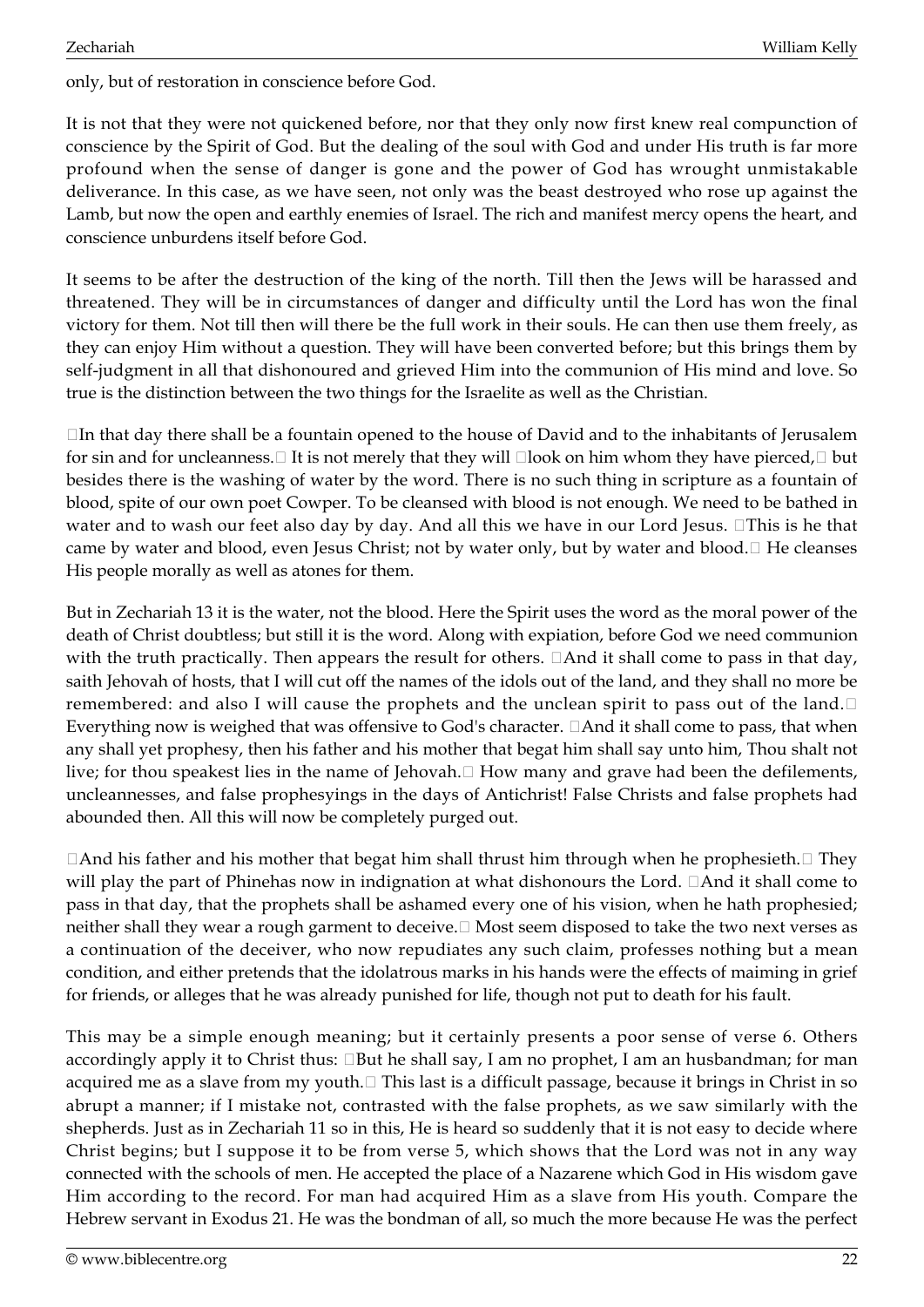servant of God. It is a figurative expression as applied to Christ; for I am now assuming this to be the true meaning.  $\Box$  And one shall say unto him, What are these wounds in thine hands? Then he shall answer, Those with which I was wounded in the house of my friends. $\Box$  It can hardly be doubted save by an unbeliever that verse 7 applies to Christ. There may be a question about the preceding verses, but it is better in my opinion to take in all.

Then is heard a voice still more solemn. It is not wolves now, but God.  $\Box$ Awake, O sword, against my shepherd, and against the man that is my fellow, saith Jehovah of hosts: smite the shepherd, and the sheep shall be scattered: and I will turn mine hand upon the little ones. $\Box$  There is no more difficulty in  $\Box$  the sword  $\Box$  here than in Zechariah 11:17, where it is spoken of for the judgment of the worthless shepherd: it is used figuratively as to both for a violent end of life; but O how deep the contrast! No longer do we hear of deceivers, or idolaters, or other wicked persons, who are outwardly and ostensibly in the house of the Messiah's friends; but Jehovah Himself gives Him up to complete humiliation and rejection. A most solemn consideration; and how true! For we must remember that whatever the mischievous and miserable hatred of the Jews against the Messiah, it could have availed nothing unless Jehovah had allowed it for His own mighty purposes; and this He did. Consequently here it is applied to Him.  $\Box$ Smite the shepherd, and the sheep shall be scattered; and I will turn mine hand upon the little ones.  $\Box$  Out of the rejection of Christ comes all blessing to those that are His  $\Box$  out of that which was His unexampled shame and His unutterable sorrow in the cross; and this, in every point of view, not only for the counsels of grace, but also in the government of God. There is nothing holy in God which is not vindicated by it; there is nothing gracious toward man for which it has not laid a righteous ground.

At the same time the discerning government of God will have its way, for it is said here,  $\Box$ And I will bring the third part through the fire, and will refine them as silver is refined, and will try them as gold is tried. The dross must perish, and what is precious be refined and tried. His people must go through trouble.  $\Box$  They shall call on my name, and I will hear them: I will say, It is my people: and they shall say, Jehovah is my God. $\Box$  It is humiliating to read the comments even of such a man as Calvin, starting with the erroneous confusion of the church with the Jews in such a passage as this:  $\Box$  For when three hundred shall profess to worship God, one hundred only, says Zechariah, shall be saved. $\Box$  Not so; it is only a mistaken expositor who says so, applying to the church in general what is really said of the Jews in their last crisis.

Finally, Zechariah 14 shows us how all this is brought out.  $\Box$ Behold, the day of Jehovah cometh, and thy spoil shall be divided in the midst of thee. For I will gather all nations against Jerusalem to battle; and the city shall be taken, and the houses rifled, and the women ravished; and half of the city shall go forth into captivity, and the residue of the people shall not be cut off from the city.  $\Box$  It is a truly singular state of things. The siege has taken place, with the king of the north at the head of all these nations. It is clearly not the beast who, instead of besieging Jerusalem, supports the false prophet with all his might, and the latter is  $\Box$ the king  $\Box$  who reigns in Jerusalem, whom  $\Box$ the many  $\Box$  accept as the Messiah and Jehovah of Israel. The king of the north is an outside enemy who at the head of all the nations of the east attacks Jerusalem. We must always remember that the man of sin, or the Antichrist, is inside Jerusalem; he is nowhere said to besiege it, for it is too submissive to him as  $\Box$  the king.  $\Box$  With him the beast and his ten kings make common cause. The Assyrian or  $\Box$ king of the north $\Box$  is at the head of all the opposed external nations.

This is an important point to bear in mind, and contributes to make the general outline plain. The man of sin, the Antichrist, is accepted by the Jews as the Messiah, and He will reign over the land with the highest pretensions. But he none the less hates and is hated by the king of the north, who will seek his ruin and the capture of Jerusalem. Two bad princes may bitterly hate one another, because they are each striving to get the mastery. So the man of sin is not only the lawless enemy of God, but also obnoxious to the ambitious leader of the eastern powers, namely, the Assyrian, who will stand forward the then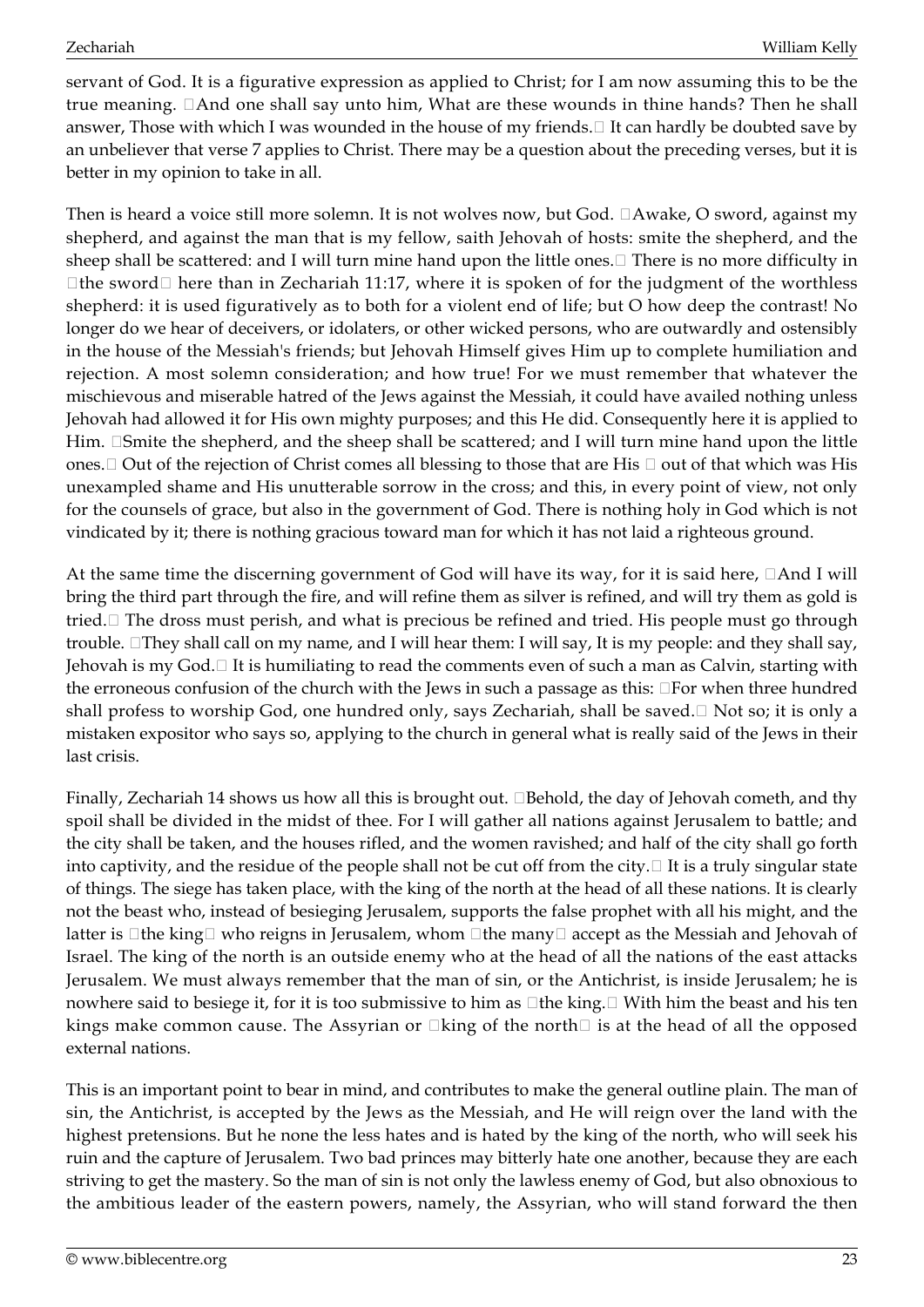<span id="page-23-0"></span>representative of what may be called the old heathen policy, as well as of modern Russian feeling. Russia will indeed oppose to the last the powers of the west; as it will also be destroyed by the distinct judgment of God (Ezekiel 38, 39) at a different time and in a somewhat different way from the antichristian coalition. **[\[7\]](#page-27-2)** There is nothing to choose between them. The western powers have no ground to glory over Russia, unless it be that they are to be more openly apostate and audacious, as they will also be destroyed first. But the doom of the Assyrian will be substantially similar to that of the beast and the false prophet; for if the beast and the false prophet be thrown alive into the lake of fire, the Assyrian will be so a little later. Isaiah 30 reveals that the Assyrian is to have Tophet prepared for him as well as for the king  $\Box$  the anti-Messiah.  $\Box$  For the king also [not  $\Box$ yea $\Box$ ] it is prepared;  $\Box$  but the Assyrian will be cast alive into the lake of fire no less than the beast and the false prophet, which last is the Antichrist. The Lord Jesus will appear on both these occasions and take the lead in them, first of all from heaven dealing with the beast and the false prophet, then on the earth and now as the king of Israel, though in an infinitely glorious way, disposing of the Assyrian at the head of all the combined nations who were not destroyed with the beast.

It is to be hoped that these distinctions of scripture may help souls and not perplex them; for it need hardly be said that the object is to solve the chief difficulties by which most students of the prophetic word are arrested. At the same time it is quite possible that those to whom the subject is somewhat new, or who have not maturely considered it, may at first find difficulties suggested or increased, which is necessarily the case in any untrodden and varied ground. But I am satisfied that the true line of things has been pointed out. For, while difficulties may first be augmented by drawing attention to the various actors in the scenes who are too often confounded to the injury of the truth, the darkening of enquirers and the strengthening of objectors, the result will be that the different persons and actions of prophecy will in the long run get cleared and settled in the minds of any who examine with care this large and momentous portion of the divine word.

Let it be observed that siege is laid by the Assyrian with all the nations who own him as leader against Jerusalem, and that the siege is partially successful, for half the city is taken. Nothing like this has ever been since Zechariah's day: still less does anything in history resemble what follows, as we shall see presently. It was not so when Ptolemy Soter took the city about B.C. 320, nor when Antiochus the Great took it B.C. 203, nor again B.C. 199, when Scopus the Egyptian general took it once more, nor the following year when it yielded to Antiochus, nor even when it was pillaged B.C. 170 by Antiochus Epiphanes, nor two years later under the frightful efforts of his army under Apollonius to destroy the city and the people, nor after that when his emissary Athenaeus profaned the sanctuary, and set up heathenism, with the utmost scorn to the law, which was followed by the exploits of the Maccabees, the issue being under Simon that the foreigner was expelled B.C. 142, and Acra demolished, as is commonly known. Under John Hyrcanus, the Syrian king Antiochus Sidetes was obliged to abandon the siege. Passing over internal or family disputes which have no possible resemblance, and the intervention of Aretas, it is impossible to identify with the prophecy Pompey's capture of the temple B.C. 63, nor Crassus' plunder of the city B.C. 54, nor the Parthian surprise B.C. 40. Herod's siege was more similar perhaps, but essentially distinct, as we shall see by and by. Neither its final destruction by Titus, nor the move of Bar-Cochba under Hadrian, calls for lengthened remarks, as they are obviously different. Nothing since bears the smallest likeness to the prophecy.

How any sensible persons can venture to say, as many have done, that the opening verses describe the past destruction of Jerusalem by the Romans is a real wonder. Waiving  $\Box$ the day of Jehovah $\Box$  which may no doubt apply providentially as an earnest of the great fulfilment), was that a gathering of all the nations? Is it true then that half the people went forth into captivity, and that the rest were not cut off from the city? It is in vain also to smooth over verse 3 with such words as  $\Box$ the Roman power was doomed in its turn to destruction.  $\Box$  For what the prophet intimates is a speedy and awful overthrow, not in the course of ages and elsewhere, but as part of the same suite of events and in the neighbourhood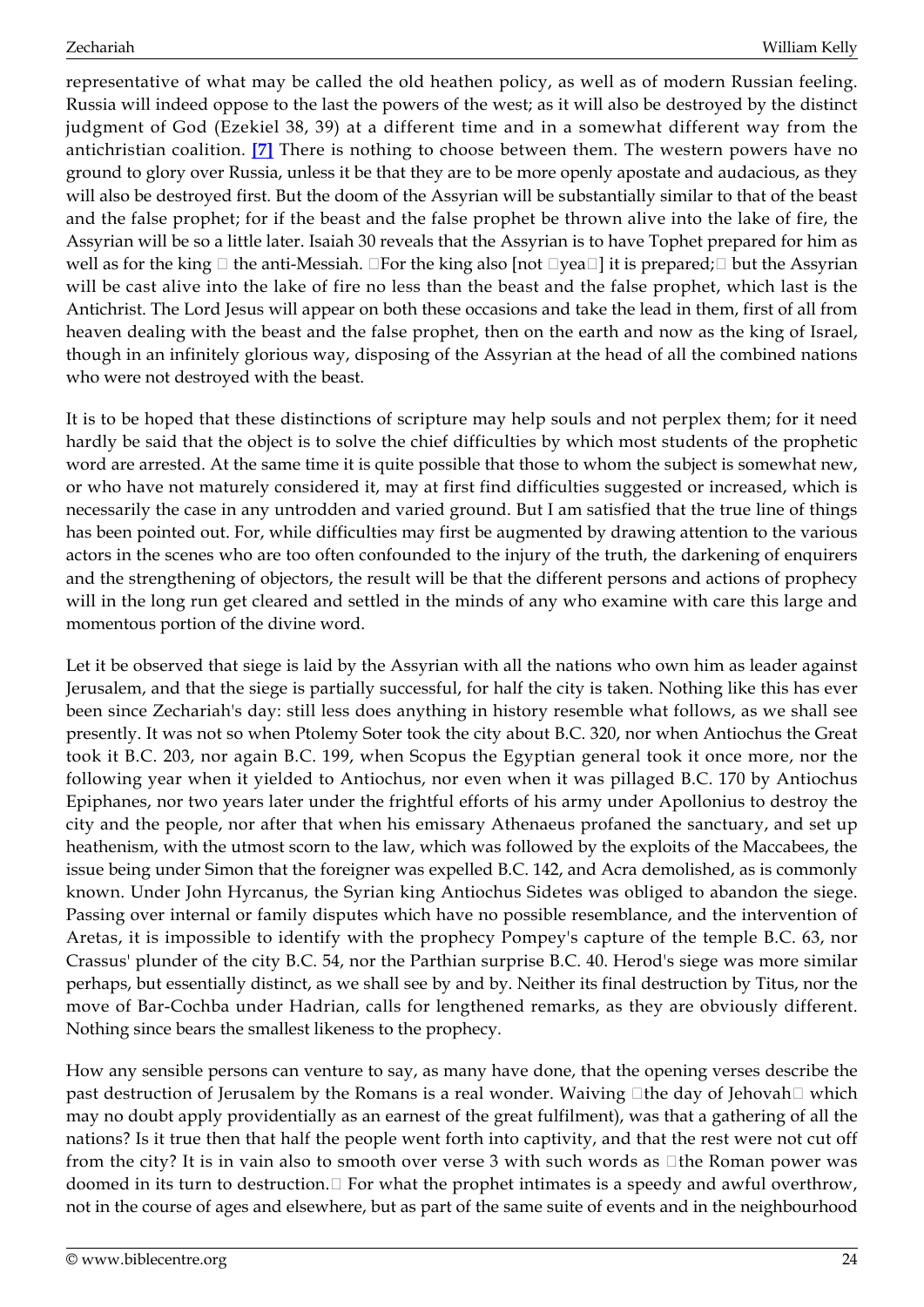by a special display of divine power and glory on behalf of the Jews when at the last extremity; and this attested by the splitting of the mount of Olives toward the east and toward the west into a very great valley, half receding toward the north and half toward the south. To resolve such a carefully put geographical statement into a poetical figure, and to extract from it no more than the disciples fleeing to Pella, as Eusebius tells us, in the breaking out of the Jewish war with Rome, is to run the risk of reducing the prophets to the rank of bombastic dreamers. But the sober fact is, that the application of this chapter in the Dem. Evang. 6:18 is as dismal a specimen of forcing scripture as anything forged by the mind of a rationalist. There is this only difference between the two, that Eusebius meant well by the Bible, which is not the case with those who plume themselves on  $\Box$  the higher criticism.  $\Box$  But as an unfolding of the divine word they are alike misleading and I must say contemptible. He interprets the chapter of the Saviour's first advent and of the destruction of Jerusalem by Titus. The change of circumstance for professing Christians under Constantine seems to have turned a head which never gloried in the reproach of the cross, and led to such misinterpretation.

But there is a second siege after this first, or a second attack, at any rate, after the first success. When the Gentiles have been partially successful, Jehovah will  $\Box$ go forth and fight against those nations, as when he fought in the day of battle. And his feet shall stand in that day upon the mount of Olives which is before Jerusalem on the east. $\Box$  This is not His coming from heaven to destroy the lawless one and his party. It is a subsequent and an earthly action.  $\Box$  And the mount of Olives shall cleave in the midst thereof toward the east and toward the west, and there shall be a very great valley; and half of the mountain shall remove toward the north, and half of it toward the south. And ye shall flee to the valley of my mountains; for the valley of the mountains shall reach unto Azal: yea, ye shall flee, like as ye fled from before the earthquake in the days of Uzziah king of Judah.  $\Box$  There the paragraph ends.

What is put as the last clause of the verse ought to be the beginning of a new section. These divisions are not inspired. They are only the effect of an editor's effort to give the sense, and are sometimes mistaken, as I believe the fact is here. That physical changes are meant seems to my mind beyond doubt. There will be for the alarmed Jews in that great day a complete passage made instantly by divine power through the mount of Olives  $\Box$  a standing witness whether or not this prophecy is fulfilled.  $\Box$  And ye shall flee to the valley of the mountains; for the valley of the mountains shall reach unto Azal: yea, ye shall flee, like as ye fled from before the earthquake in the days of Uzziah king of Judah.  $\Box$  The distress would be immense, the danger in appearance most imminent, when safety opens by the seemingly awful door of a valley so suddenly formed for them through the solid mountain, or as it is here styled (and no wonder) the  $\Box$ valley of my mountains. $\Box$  It would seem that the alarm is compared to a flight that occurred during a well-known earthquake in Uzziah's days. We can understand such a phenomenon adding to the terror of successful enemies till they know that it is the hand of God on their behalf.

After this the new section begins.  $\Box$  And Jehovah my God shall come, and all the saints with thee.  $\Box$  For it would be harsh to suppose that He comes afresh after His going forth and fighting against the congregated nations, as already described in verse 3. I think therefore that the context proves it must be taken as another paragraph, presenting His coming in another point of view and for other ends.

There is a peculiarity in the construction of the last clause of verse 5:  $\Box$  And Jehovah my God shall come, and all the saints with thee.  $\Box$  The MSS. differ too; for near forty, and all the versions, give  $\Box$ with him; $\Box$ and some again follow the Rabbis in understanding  $\square$  with thee  $\square$  of Jerusalem. But the difficulty is cleared up as the text stands by seeing that the prophet turns to Jehovah who is thus to be seen interfering for the Jew, and for the greater force exclaims  $\Box$  Jehovah my God shall come,  $\Box$  following up this sudden change by describing in such a scene the presence of others foreseen in his vision,  $\Box$  and all the saints with thee.  $\Box$  Zechariah supposes himself addressing Jehovah in these words.

<span id="page-24-0"></span> $\Box$  And it shall come to pass in that day, that the light shall not be clear, nor dark [or possibly  $\Box$  and dark]. **[\[8\]](#page-27-3)** To take this as the prediction of a period of unmitigated calamity, which may be regarded as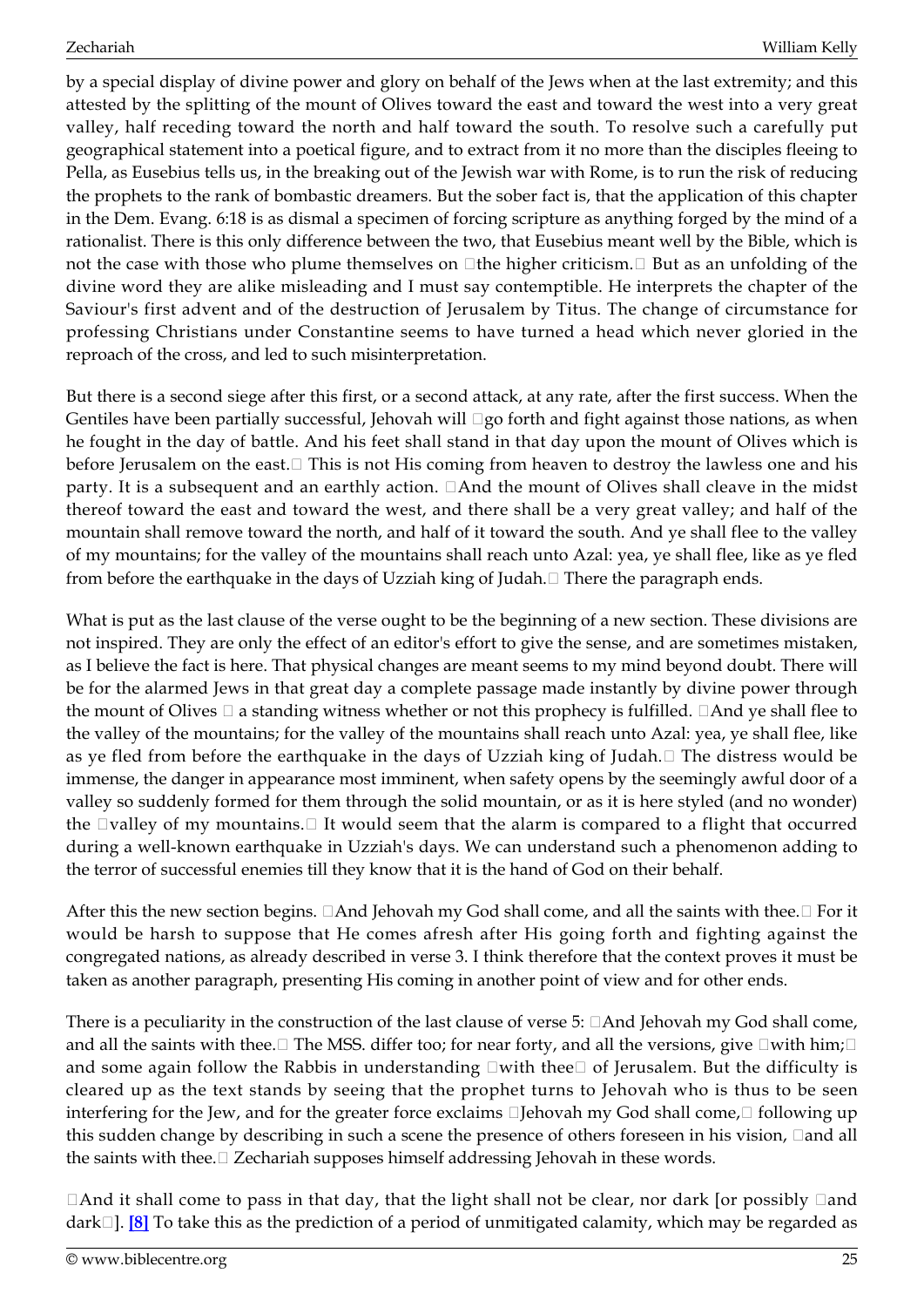comprehending the long centuries of Jewish suffering since Titus took the city, is an idea natural to such as can interpret the preceding verses of that famous siege. The phraseology in the close of the verse is hard. The text would mean that the precious lights should withdraw themselves; others with the Keri take it as  $\Box$ shall not be, but condensed darkness,  $\Box$  or thick fog.

But the incalculably great event of the day is plain enough, having its effect not only on the earth, but even in the heavens. This was reserved for the new section. The earthly fact and the destruction of foes were mentioned in the former part; another and higher fact with its consequences falls under the latter. Now the prophet looks at Jehovah coming with His holy ones  $\Box$  not so much here to fight a battle, but His saints coming with Him. This has an evidently deeper purpose. Hence the marked outward change which introduces that day, in order that in every way it may stand out distinctly from all before. It is absurdly wrong to dislocate verse 7 from verse 6, as if a time wholly different were intended. Not so; it is the continuation of the same unique circumstances. Hence there will be no such changes as men have known through light and darkness following each other, but it shall be one day which shall be known to Jehovah  $\Box$  not day succeeding night,  $\Box$ but it shall come to pass that at evening time it shall be light. $\Box$ God thus marks the new era as significantly by a revolution in the heavens as He had by His intervention and the rent of mount Olivet on the earth. Thus evidently is there another paragraph introducing another order of events, with their accompaniments and effects.

But what follows is not dreadful like the yawning mountain, but most encouraging. At the evening time, instead of the darkness of night coming on, the brightness of the day continues. If the rending of Olivet was in keeping with the hopeless confusion from which they had to emerge, when all things must be shaken, the dawn of a new and brighter day shines on all from above.  $\Box$  And it shall be in that day that living waters shall go out from Jerusalem; half of them toward the former sea, and half of them toward the hinder sea: in summer and in winter shall it be.  $\Box$  Unlike the torrents of the desert which dry up in time of heat, this should be ever flowing. It is a literal fact, I suppose, but highly significant of spiritual blessing at the same time. From the holy city go forth westward and eastward the waters which are destined to heal the long miseries of a world groaning under Satan's thraldom, themselves the effect and the symbol of the rich blessing which Jehovah then diffuses far and wide, and this above all the changes ordinary in nature: in summer and in winter it shall be. Drought and frost will not affect them; neither will the obstruction of the hilly ground toward the west: the waters shall flow as steadily to the great sea on the west as to the Dead Sea on the east.

In this connection the Mediterranean and the Dead Sea are specially named. For it may be well to explain that in Hebrew the east is reckoned the point at which one looks, and the west is thus behind the spectator Hence Arabia is called the land of the right hand, as the north would be the left. Of course therefore to one with Palestine as his stand-point and thus facing, the Dead Sea would be in front and the Mediterranean in the rear.

But there are better blessings still.  $\Box$ In that day there shall be one Jehovah, and his name one. $\Box$  Idols fall; the King of kings reigns without rival or dispute. This is explicit, as if to cut off all possibility of evasion on the plea of previous figurative language. Who can pretend that it is so here?

A chart minutely distinct is appended, which refutes all pretence of heavenly glory being meant, or the spiritual blessing we have now in Christ:  $\Box$  All the land shall be turned as into a plain from Geba [in] Benjamin on the northern frontier of the kingdom of Judah] to Rimmon south of Jerusalem; and it shall be lifted up and inhabited in its place [the city on its old site] from Benjamin's gate unto the place of the first gate up to the corner gate, and from the tower of Hananeel unto the king's wine-presses. And they shall dwell in it, and there shall be no more curse; and Jerusalem shall dwell in safety.  $\Box$  Then in verses 12-15 we learn the provision for the due maintenance of order and honour in the earth. The awful judgment of the nations which fought against Jerusalem is set forth. We see the last sample of this stroke in Ezekiel 38, 39 before peace flows like a river. It is really painful to see how Catholics like C. a Lapide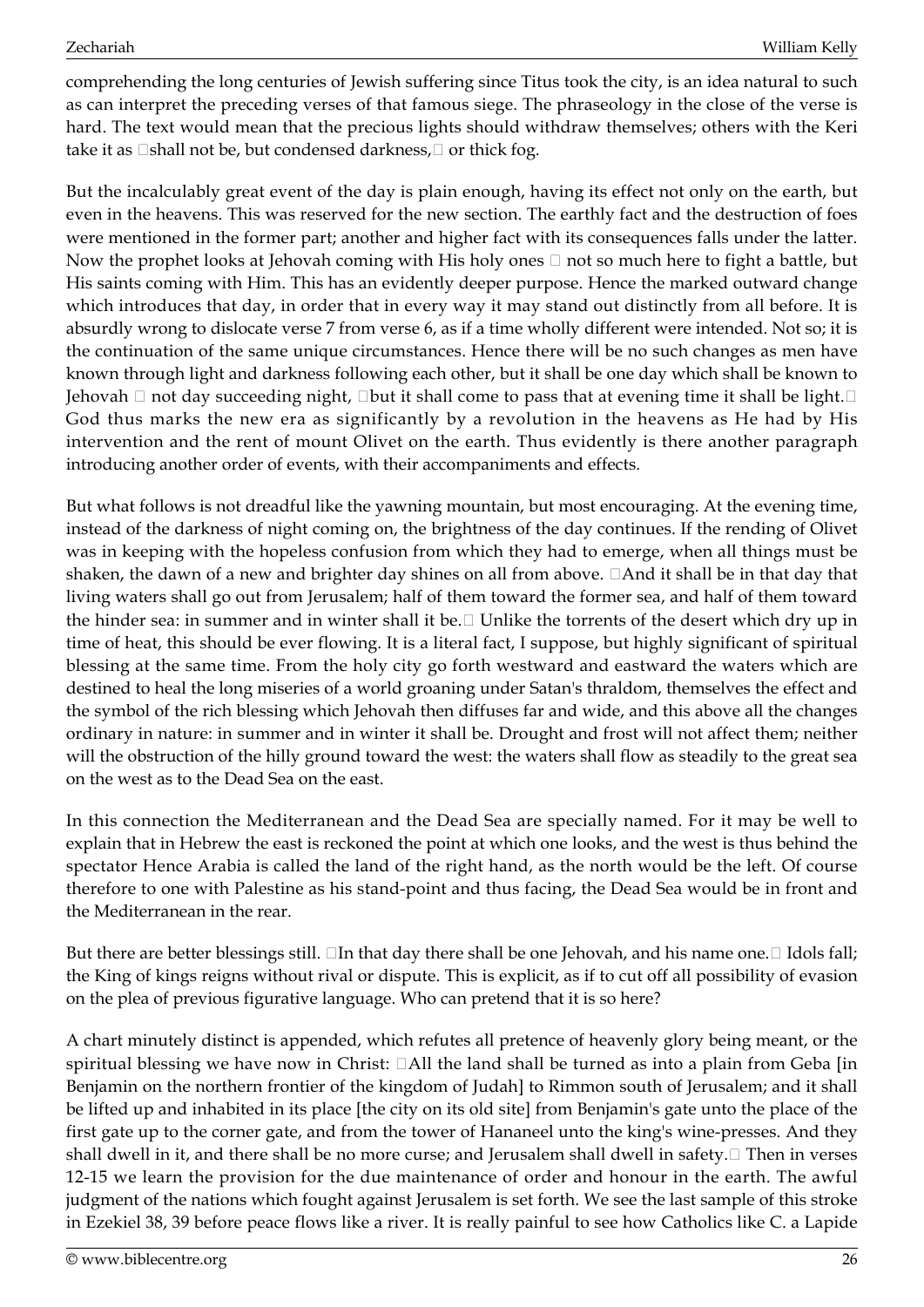and Protestants like Venema pare down the glorious hopes of Israel to the circumstances of the Maccabean times.

From verse 16 we have the regulation of the homage imposed on the residue of those hostile nations during the kingdom. Its proper theocratic character is unquestionable, and too distinct from the nature of Christianity to call for argument.  $\Box$  And it shall come to pass that every one that is left of all the nations which come against Jerusalem shall even go up from year to year to worship the King, Jehovah of hosts, and to keep the feast of tabernacles. And it shall be, that whoso will not come up of all the families of the earth unto Jerusalem to worship the King, Jehovah of hosts, even upon them shall be no rain. And if the family of Egypt go not up, and come not, that have no rain; there shall be the plague, wherewith Jehovah will smite the heathen that come not up to keep the feast of tabernacles.  $\Box$  I do not pretend to say how, or how far, all the nations will attend the final feast of ingathering, the type of glory: the fact is certain, and God will see to its fulfilment. Jerusalem thus, as the city of the great King, is the religious metropolis of the earth; and there all must be at least represented year by year. We are not warranted in concluding that absence of the Passover here implies that it will not then be celebrated; for we know from the end of Ezekiel (which clearly speaks of the same time and circumstances) that it will be observed as well as the feast of Tabernacles, but *not* Pentecost, the characteristic feast which finds its full meaning exhausted in the church that now is, and therefore appears in God's wisdom to lapse. To refer the close of Ezekiel to the post-captivity state is to despise unwittingly both scripture and the facts, in order to avoid the divine testimony to the total change of dispensation at the end of this age. **[\[9\]](#page-27-4)** As Egypt might be thought unaffected by the penal want of rain in case of failure to come up, the punishment is expressly said to fall there.

<span id="page-26-4"></span>But so thorough and complete would be the change,that holiness pervades things the most common. The very pots, the humblest utensils in Jehovah's house,  $\Box$ shall be like the bowls before the altar  $\Box$  those that were most holy.  $\Box$  Yea, every pot in Jerusalem and in Judah shall be holiness unto Jehovah: and all they that sacrifice shall come and take of them, and seethe therein: and in that day there shall be no more the Canaanite in the house of Jehovah of hosts.<sup>[1]</sup> I admit the curse of a mercenary caste of religious teachers, and we see what a stumbling-block the covetousness of the Jewish priesthood proved in Israel; but I see no reason to abandon the simple force of Canaanite here, while allowing broad and deep principles as well as facts. He was in the land when Abram entered it; he was not banished from the land by the victories of Joshua. The enemy, never fully expelled before, should vanish then. All is to be according to God, as far as this can be in the earth till God in the most absolute way make all things new. Who can wonder when Jehovah takes the kingdom?

<span id="page-26-0"></span>**[\[1\]](#page-10-0)** There is a various reading in one of De Rossi's copies which means their iniquity, which seems to have been read by the LXX, Arabic and Syriac, and is preferred by not a few moderns.

<span id="page-26-1"></span>**[\[2\]](#page-12-0)** □The red□ in this connection here presents a difficulty at first sight when compared with chap. 1 where the second empire is so characterised. But we must not forget that abstractions alone meet symbols. And Babylon in its day had been an instrument of God's judgment, as Persia afterwards became to Babylon itself. Hence Persia might be seen of such a colour among the three, as Babylon had been when the first of the four.

<span id="page-26-2"></span>**[\[3\]](#page-13-0)** There seems to me no force in Dathe's objection:  $\Box$ quondam enim Deus in toto hoc loco loquitur, affixum in *senehem* non potest ad Jovam referri; for Jehovah does not speak of Himself in the first but in the third person. This therefore rather confirms than sets aside the reference to Jehovah and the Branch.

<span id="page-26-3"></span>**[\[4\]](#page-16-0)** The attempt of some freethinking Germans and others to make out two authors, if not more, by a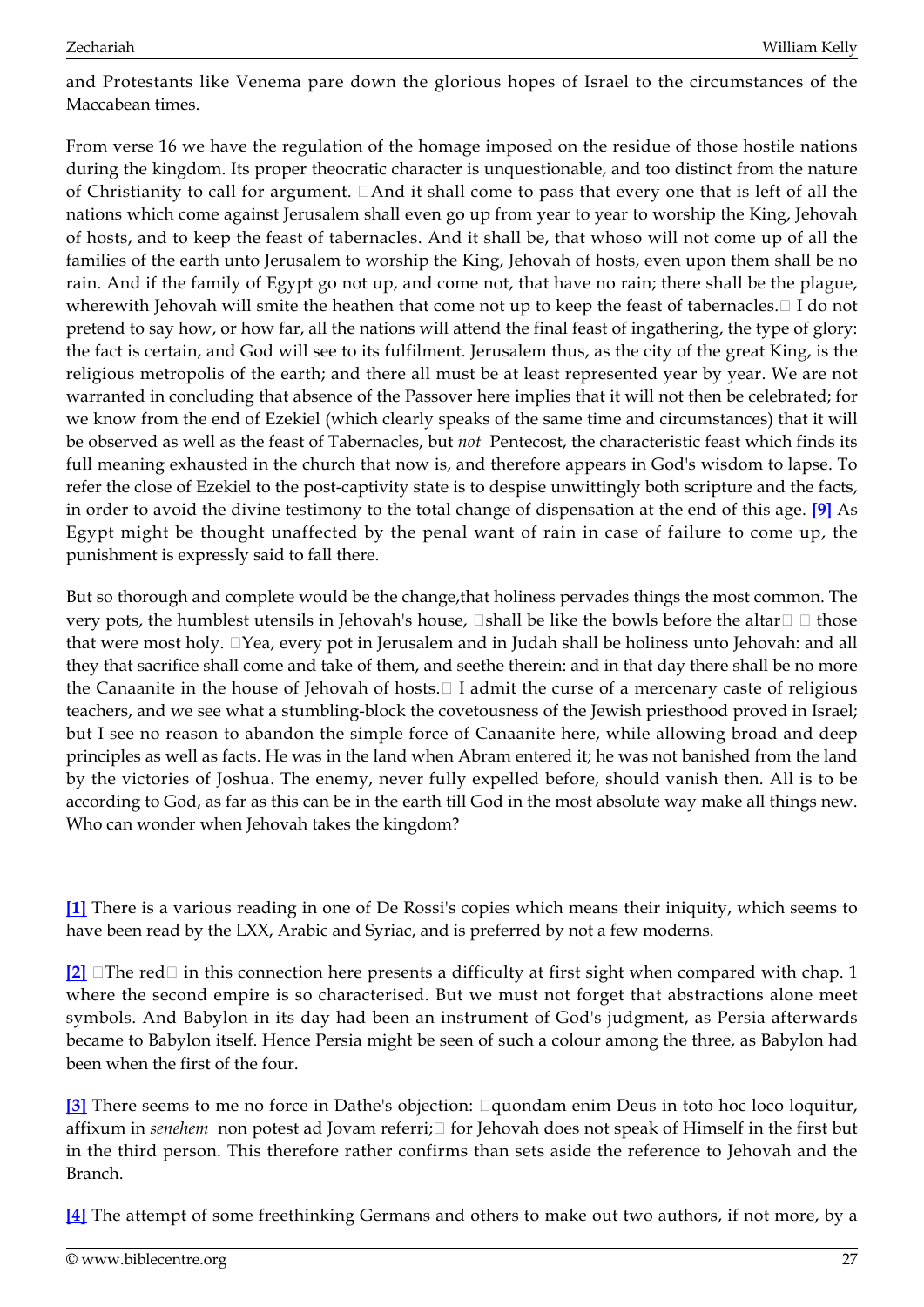comparison of Zech. 9, 10 with 14 seems quite as futile as usual. If Messiah speak peace not to Israel only, but to the Gentiles  $\Box$  if His rule shall be from sea to sea, and from the river to the ends of the earth, what more consistent with the reign of Jehovah over all the earth? The return of the captive and dispersed Israelites is in no way compromised by the fact that half the city goes into captivity just before their final deliverance; still less is there difficulty in seeing two parts cut off, and the third going through the fire in the land, while Jerusalem has half taken and the rest not. Jehovah acts mightily for His people in Zechariah 9, and not to their exclusion in Zechariah 14. What, lastly, is to hinder Jehovah's cutting off the war-horse from Jerusalem, while the horses employed in peace bear the stamp that their masters are wholly devoted to His name? We shall see that no chapter in the prophecy deserves less than the last to be taxed with  $\Box a$  misty indistinctness  $\Box$  The *haze* must be in the reader who says so.

<span id="page-27-0"></span>**[\[5\]](#page-20-0)** The reading of the Keri  $\Box$  on him  $\Box$  instead of the textual  $\Box$  on me,  $\Box$  seems evidently to bear the stamp of a correction designed to remove an apparent anomaly from the construction as well as to get rid of the plain truth, as the text stands that the pierced One is Jehovah. Hence the correction has even crept into the text of not a few MSS. of both Kennicott and of De Rossi. The truth is that these tamperings with the reading and the efforts of others to enfeeble the translation only show the deep moment of what is here written by the Holy Spirit. It was to escape from this text in particular that some of the Rabbis invented the absurdity of two Messiahs, Ben-Joseph and Ben-David, but even so with singular inconsistency as Mc.Caul has well shown. One may lament but need not be surprised at such a version as Mr. Leeser's who uses the transition from the first to the third person as a reason for interpolating as well as changing the natural import of the clause. He gives it thus:  $\Box$ They will look up towards me (for every one) whom they have thrust through. Even Abarbanel and other Rabbis condemned D. Kimchi's Ebecause they pierced,  $\Box$  depriving the verb of its object which is invariably expressed. What would even they have thought of introducing an imaginary one to get rid of the true one? And where is the propriety either of such rapt looking to Jehovah for  $\square$ every one $\square$  so thrust through, or for the grief beyond measure that follows in the passage? The prophet could only compare the bitter yet gracious lamentation to that for Josiah are the Jews to wail for every one they slay of their gentile assailants? And is the spirit to be poured out for an end so strange and unworthy? were it for some One incomparably glorious whom they woke up to find that they had blindly pierced, who after all appeared to save them in their last trouble, one could understand the striking force of the whole context, and especially if somehow He could unite in His person one nature entitling Him to be called Jehovah, and another which might leave Him open to be pierced.

<span id="page-27-1"></span>**[\[6\]](#page-20-1)** So the LXX, the Syriac and the Arabic versions.

<span id="page-27-2"></span>**[\[7\]](#page-23-0)** Unless Gog be identified with the Assyrian, there is DO intimation that the former is thrown alive into Tophet, as the latter is.

<span id="page-27-3"></span>**[\[8\]](#page-24-0)** One can hardly regard as certain the reading at the end of this verse, that of the Keri being apparently the best and well supported, especially if we give weight to the ancient versions. Translators and commentators differ widely. According to the Ketib, the sense would run,  $\Box$  there shall not be the light of precious things, they shall withdraw themselves,  $\Box$  or be withdrawn; according to the Keri, it might be  $\Box$ and density $\Box$  or  $\Box$ but density, $\Box$  that is, darkness. Dathe, Maurer, etc. contend for the rendering  $\Box$ lux non erit sed frigus et gelu,  $\Box$  and so the LXX. Sym. Syr. Vulg. But the process of extracting such a result seems as precarious as the result when extracted. kind is it not pitiful the comment of such a man as Theodoret, Bishop of Cyrus near the Euphrates early in the fifth century, and one of the most learned and moderate of the Greek fathers, who perverts all this to the Gospel history, and finds this verse for instance fulfilled in the darkness of the cross, and the leader of the apostles warming by the fire with the high priest's servants. One wonders not that such trifling breeds or provokes rationalism.

<span id="page-27-4"></span>**[\[9\]](#page-26-4)** The statement in Hebrews, that where remission of sins is, there is no more offering for sin, applies to the Christian simply, and in no way forbids other facts which the prophets clearly predict of an age